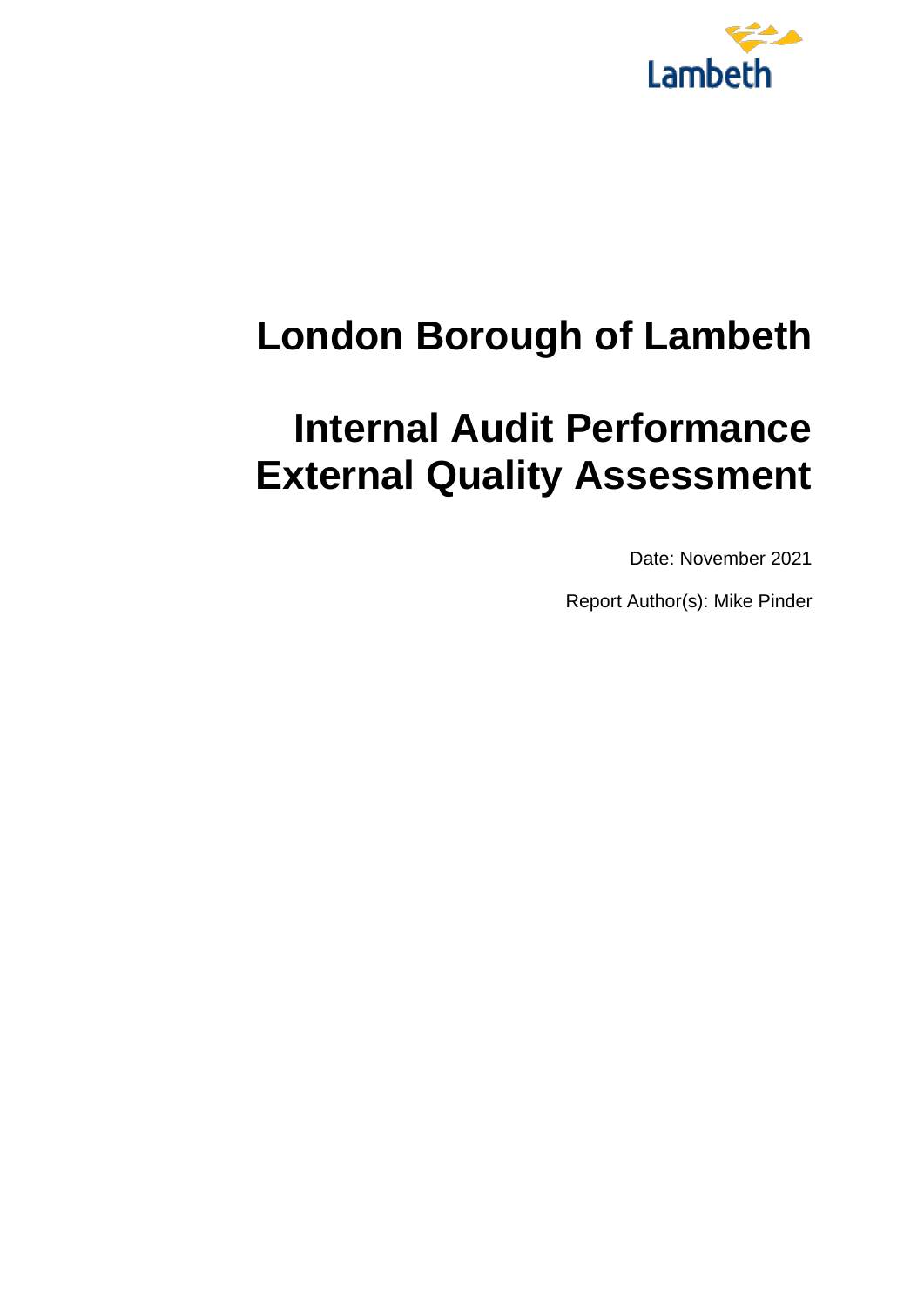

### **Introduction**

The Public Sector Internal Audit Standards (PSIAS) require an external quality assessment be undertaken at least every five years, although more frequent assessments may take place. The PSIAS apply to all public sector internal audit service providers, whether in-house, shared services or outsourced.

Standard 1312 states:

*External assessments must be conducted at least once every five years by a qualified, independent assessor or assessment team from outside the organisation.*

The standards and interpreting guidance go on to clarify that the external assessor must conclude as to conformance with the Code of Ethics and the Standards. The lead assessor must demonstrate competence in the professional practice of internal auditing and the external assessment process. Neither the lead assessor or any members of the assessment team should have an actual or perceived conflict of interest and they must not be a part of, or under the control of, the organisation to which the internal audit activity belongs. The scope of the assessment must be agreed with an appropriate sponsor, such as the Director of Finance or the Chair of the Audit Committee.

Across London, the London Audit Group has organised a system of independently validated assessments. It has been agreed that self-assessments will be completed and that these will be validated by suitably qualified individuals or teams from other members of the group.

This review of internal audit's performance at the London Borough of Lambeth has been led by Mike Pinder who is appropriately qualified, independent and has no actual or perceived conflicts of interest. The terms of reference for this assessment were discussed and agreed with Christina Thomson, Director of Finance and Property and S151 for the London Borough of Lambeth.

#### **Conclusion**

Based on the self-assessment, supporting evidence and independent validation it is the view of the lead assessor that the internal audit service for the London Borough of **generally conforms with the Public Sector Internal Audit Standards.** Definitions of all the ratings are detailed in Appendix A.

#### **Stakeholder Survey**

During this assessment a survey of key stakeholders was undertaken. In summary the survey results have revealed that: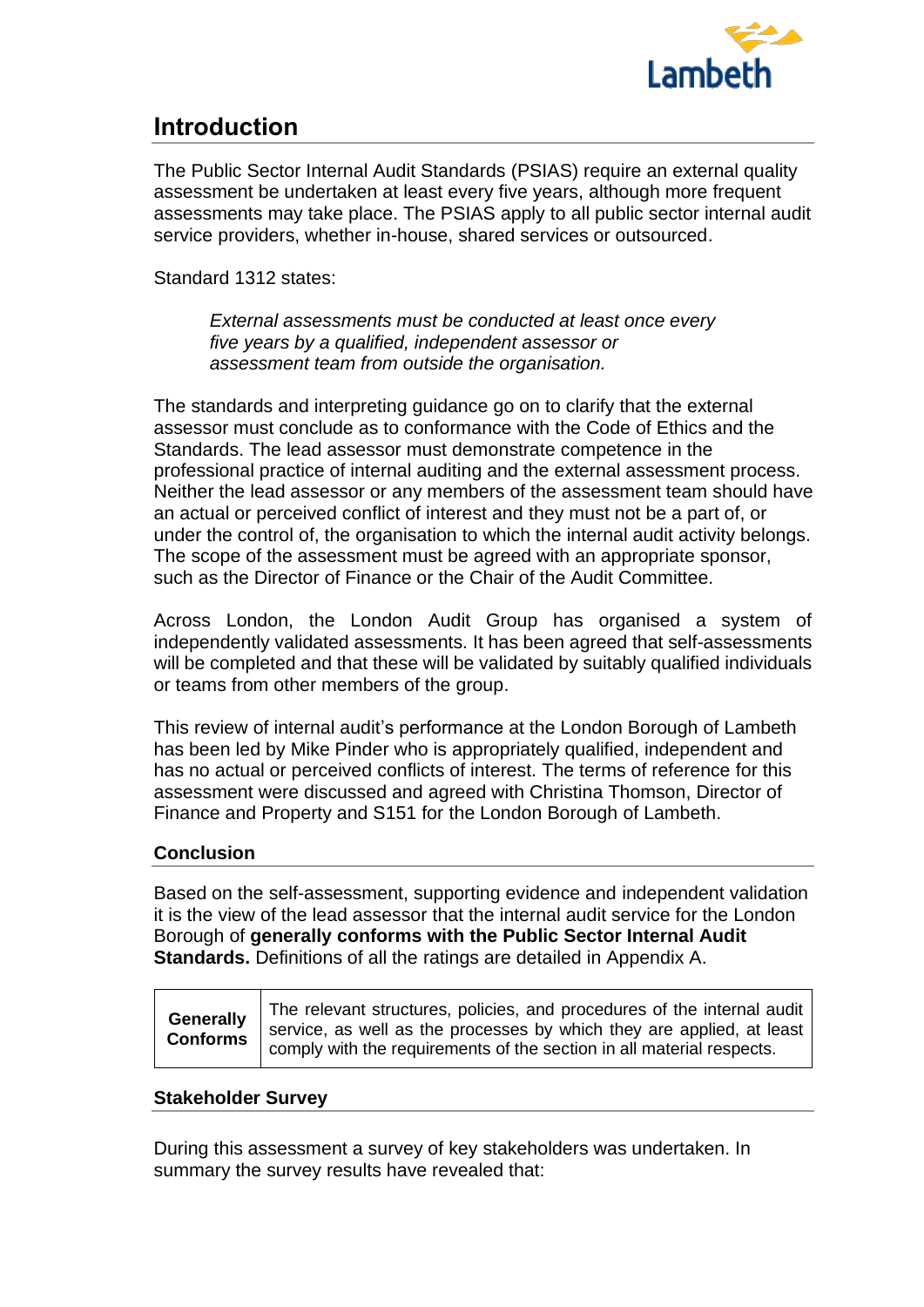

- 83.1% of responses were positive agreeing that the service either fully or generally confirmed with the criteria.
- Analysis showed the following three areas as the lowest level of agreement:

| Standing & Reputation of Internal Audit                                                                                                                                      | Partially<br>Met or<br>lower - | Generally<br>of Fully<br>Met |
|------------------------------------------------------------------------------------------------------------------------------------------------------------------------------|--------------------------------|------------------------------|
| The internal audit service is seen as a key<br>strategic partner throughout the organisation                                                                                 | 31.6                           | 68.4                         |
| The internal audit service has the necessary<br>resources and access to information to enable<br>it to fulfil its mandate                                                    | 26.3                           | 68.4                         |
| Internal audit activity influences positive<br>change and continuous improvement to<br>business processes, bottom line results and<br>accountability within the organisation | 26.3                           |                              |

It is important to recognise that these remain an overall positive opinion, but this information was used to explore with the Head of Audit and services to ascertain an underlying observations. Comments received are included as feedback in the report. These do not represent essential areas to address, but may help I building the service further.

The full results of the survey are shown at Appendix B.

#### **Key Issues/Observations/Findings [delete as preferred]**

The service was found to be strongly compliant with the code. Only minor findings were identified from this assessment.

This is borne out by the positive survey feedback and interviews with a number of senior managers as part of this review.

The compliant points are set out in the action plan for consideration by management. In addition, some feedback and observations are provided to hopefully help the successful applicant to a new AD of Audit and Investigation when then join.

A summary of the outcomes of this assessment follows. An action plan has been developed by Internal Audit to address these areas and is included as Appendix C

It is noted, that this review does not extend to the fraud service, however, due to some points raised in meeting and the new AD role, some points have been raised for consideration.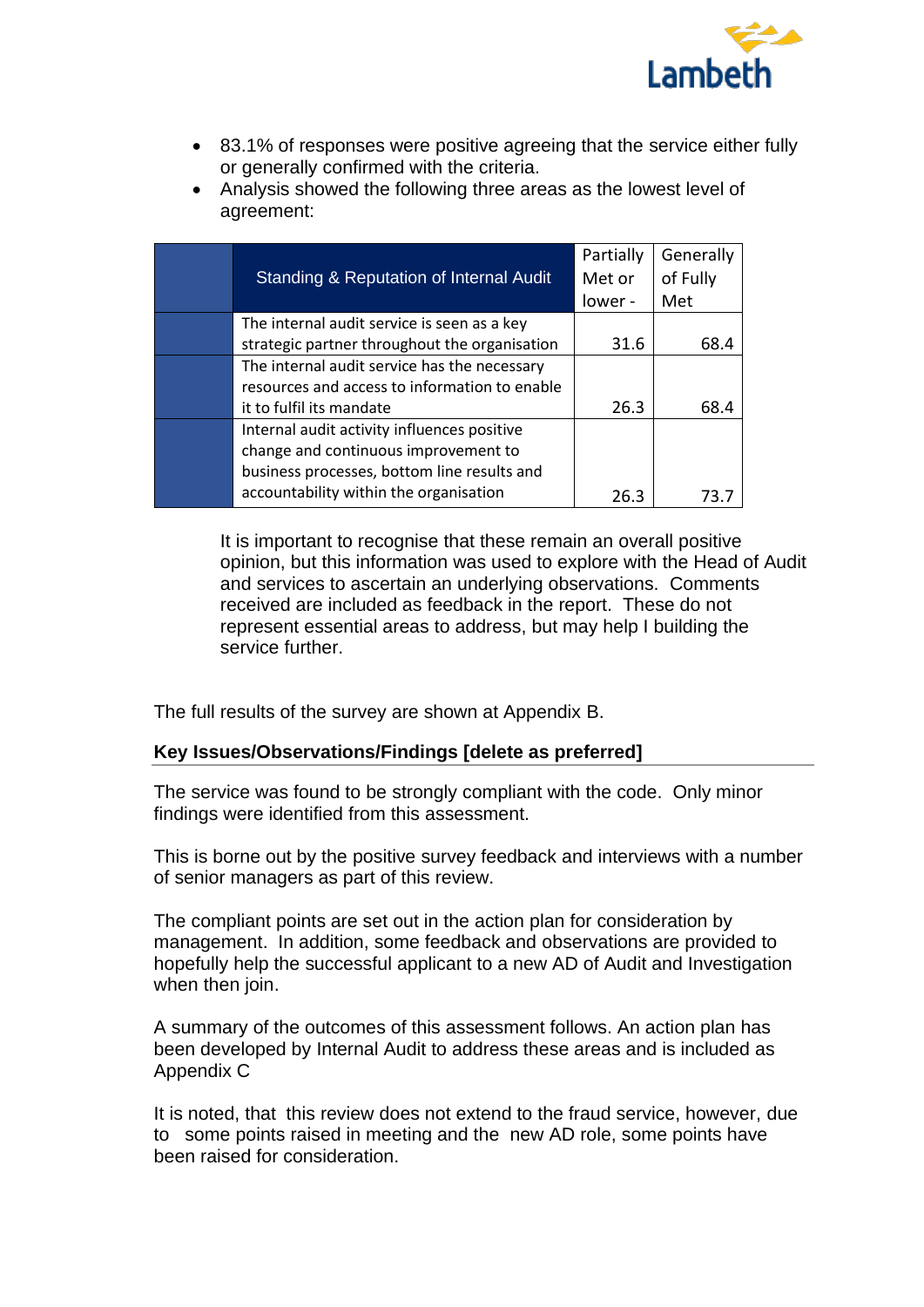

### **Summary Assessment**

| <b>Statement</b>                                                                                                                                                                                      | <b>Generally</b><br><b>Conforms</b> | <b>Partially</b><br><b>Conforms</b> | Does not<br><b>Conform</b> |
|-------------------------------------------------------------------------------------------------------------------------------------------------------------------------------------------------------|-------------------------------------|-------------------------------------|----------------------------|
| <b>Mission of Internal Audit</b>                                                                                                                                                                      |                                     |                                     |                            |
| Does the internal audit activity aspire to accomplish the Mission of Internal Audit as set out in the PSIAS?                                                                                          | $\blacktriangledown$                |                                     |                            |
| <b>Definition of Internal Auditing</b>                                                                                                                                                                |                                     |                                     |                            |
| Is the internal audit activity independent and objective?                                                                                                                                             | $\blacktriangledown$                |                                     |                            |
| Does the internal audit activity use a systematic and disciplined approach to evaluate and improve the<br>effectiveness of risk management, control and governance processes within the organisation? |                                     |                                     |                            |
| <b>Core Principles</b>                                                                                                                                                                                |                                     |                                     |                            |
| Does the internal audit activity conform with the PSIAS by demonstrating integrity?                                                                                                                   | $\blacktriangledown$                |                                     |                            |
| Does the internal audit activity conform with the PSIAS by demonstrating competence and due professional<br>care?                                                                                     | $\blacktriangleright$               |                                     |                            |
| Does the internal audit activity fully conform with the PSIAS by being objective and free from undue influence<br>(independent)?                                                                      | $\blacktriangledown$                |                                     |                            |
| Does the internal audit activity fully conform with the PSIAS by being aligned with the strategies, objectives,<br>and risks of the organisation?                                                     | $\blacktriangleright$               |                                     |                            |
| Is the internal audit activity appropriately positioned and adequately resourced?                                                                                                                     | $\blacktriangledown$                |                                     |                            |
| Does the internal audit activity demonstrate quality and continuous improvement?                                                                                                                      |                                     |                                     |                            |
| Does the internal audit activity communicate effectively?                                                                                                                                             | $\blacktriangledown$                |                                     |                            |
| Does the internal audit activity provide risk-based assurance, based on adequate risk assessment?                                                                                                     | $\blacktriangleright$               |                                     |                            |
| Is the internal audit activity insightful, proactive, and future-focused?                                                                                                                             |                                     |                                     |                            |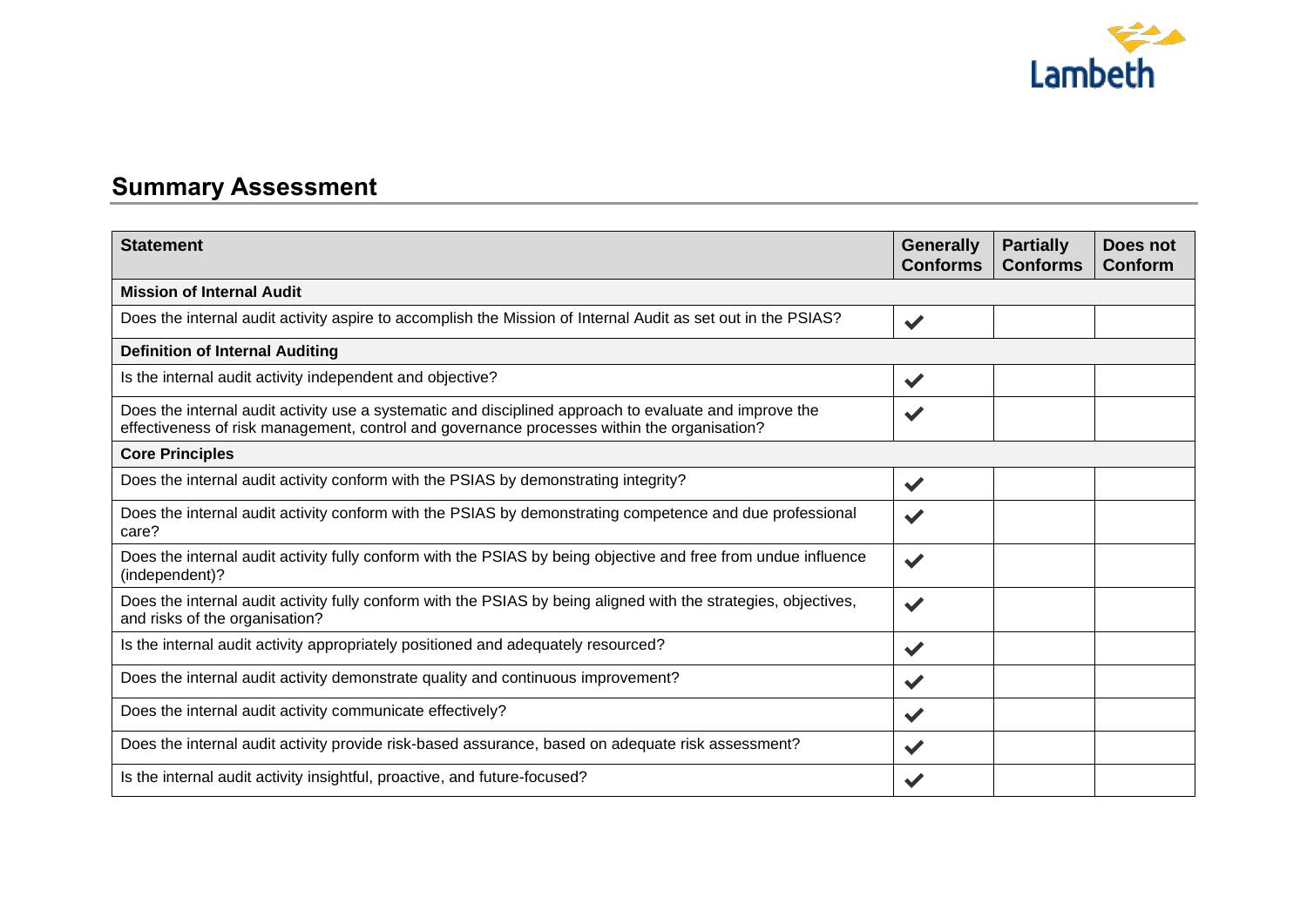

| <b>Statement</b>                                                                                                                                                                                                                   | <b>Generally</b><br><b>Conforms</b> | <b>Partially</b><br><b>Conforms</b> | Does not<br>Conform |
|------------------------------------------------------------------------------------------------------------------------------------------------------------------------------------------------------------------------------------|-------------------------------------|-------------------------------------|---------------------|
| Does the internal audit activity promote organisational improvement?                                                                                                                                                               | $\blacktriangledown$                |                                     |                     |
| <b>Code of Ethics</b>                                                                                                                                                                                                              |                                     |                                     |                     |
| Do internal auditors display integrity?                                                                                                                                                                                            | $\blacktriangledown$                |                                     |                     |
| Do internal auditors display objectivity?                                                                                                                                                                                          | $\blacktriangledown$                |                                     |                     |
| Do internal auditors display due respect and care by maintaining confidentiality?                                                                                                                                                  | $\blacktriangledown$                |                                     |                     |
| Do internal auditors display competency?                                                                                                                                                                                           | $\blacktriangledown$                |                                     |                     |
| Do internal auditors, whether consciously or through conformance with organisational procedures and norms,<br>have due regard to the Committee on Standards of Public Life's Seven Principles of Public Life?                      | $\blacktriangledown$                |                                     |                     |
| <b>Attribute Standards</b>                                                                                                                                                                                                         |                                     |                                     |                     |
| Does the internal audit charter conform with the PSIAS by including a formal definition of the purpose, authority<br>and responsibility of the internal audit activity?                                                            | $\blacktriangledown$                |                                     |                     |
| Does the internal audit charter conform with the PSIAS by clearly and appropriately defining the terms 'board'<br>and 'senior management' for the purposes of the internal audit activity?                                         | $\blacktriangledown$                |                                     |                     |
| Internal Audit Charter.                                                                                                                                                                                                            | $\blacktriangledown$                |                                     |                     |
| Does the CAE periodically review the internal audit charter and present it to senior management and the board<br>for approval?                                                                                                     | $\blacktriangledown$                |                                     |                     |
| Does the CAE have direct and unrestricted access to senior management and the board?                                                                                                                                               | $\blacktriangledown$                |                                     |                     |
| Are threats to objectivity identified and managed.                                                                                                                                                                                 | $\checkmark$                        |                                     |                     |
| Does the CAE report to an organisational level equal or higher to the corporate management team? Does the<br>CAE report to a level within the organisation that allows the internal audit activity to fulfil its responsibilities? | $\blacktriangledown$                |                                     |                     |
| Does the CAE's position in the management structure: Provide the CAE with sufficient status to ensure that<br>audit plans, reports and action plans are discussed effectively with the board? Ensure that he or she is             | $\blacktriangledown$                |                                     |                     |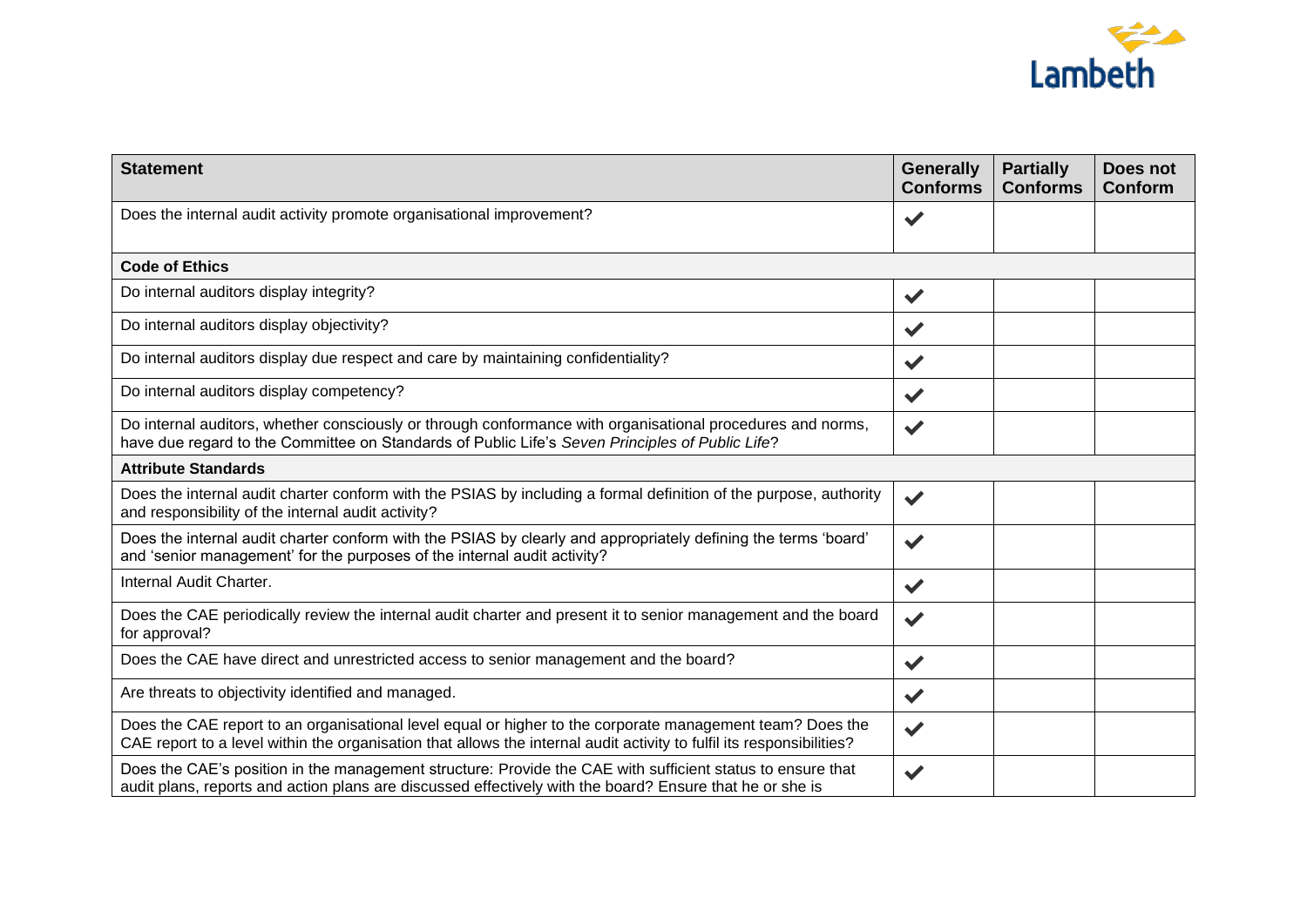

| <b>Statement</b>                                                                                                                                                                                                                     | <b>Generally</b><br><b>Conforms</b> | <b>Partially</b><br><b>Conforms</b> | Does not<br>Conform |
|--------------------------------------------------------------------------------------------------------------------------------------------------------------------------------------------------------------------------------------|-------------------------------------|-------------------------------------|---------------------|
| sufficiently senior and independent to be able to provide credibly constructive challenge to senior<br>management?                                                                                                                   |                                     |                                     |                     |
| Does the CAE confirm to the board, at least annually, that the internal audit activity is organisationally<br>independent?                                                                                                           | $\blacktriangledown$                |                                     |                     |
| Is the organisational independence of internal audit realised by functional reporting by the CAE to the board?                                                                                                                       | $\blacktriangledown$                |                                     |                     |
| Does the CAE communicate and interact directly with the board?                                                                                                                                                                       | $\blacktriangledown$                |                                     |                     |
| Where the CAE has roles or responsibilities that fall outside of internal auditing, are adequate safeguards in<br>place to limit impairments to independence or objectivity? Does the board periodically review these<br>safeguards? | $\blacktriangledown$                |                                     |                     |
| Do internal auditors have an impartial, unbiased attitude?                                                                                                                                                                           | $\blacktriangledown$                |                                     |                     |
| Do internal auditors avoid any conflict of interest, whether apparent or actual?                                                                                                                                                     | $\blacktriangledown$                |                                     |                     |
| Do internal auditors avoid any conflict of interest, whether apparent or actual?                                                                                                                                                     | $\blacktriangledown$                |                                     |                     |
| If there has been any real or apparent impairment of independence or objectivity, has this been disclosed to<br>appropriate parties?                                                                                                 | $\blacktriangledown$                |                                     |                     |
| Does review indicate that work allocations have operated so that internal auditors have not assessed specific<br>operations for which they have been responsible within the previous year?                                           | $\blacktriangledown$                |                                     |                     |
| If there have been any assurance engagements in areas over which the CAE also has operational<br>responsibility, have these engagements been overseen by someone outside of the internal audit activity?                             | $\blacktriangledown$                |                                     |                     |
| Is the risk of over-familiarity or complacency managed effectively?                                                                                                                                                                  | $\blacktriangledown$                |                                     |                     |
| Have internal auditors declared interests in accordance with organisational requirements?                                                                                                                                            | $\blacktriangledown$                |                                     |                     |
| Where any internal auditor has accepted any gifts, hospitality, inducements or other benefits from employees,<br>clients, suppliers or other third parties has this been declared and investigated fully?                            | $\blacktriangledown$                |                                     |                     |
| Does review indicate that no instances have been identified where an internal auditor has used information<br>obtained during the course of duties for personal gain?                                                                | $\blacktriangleright$               |                                     |                     |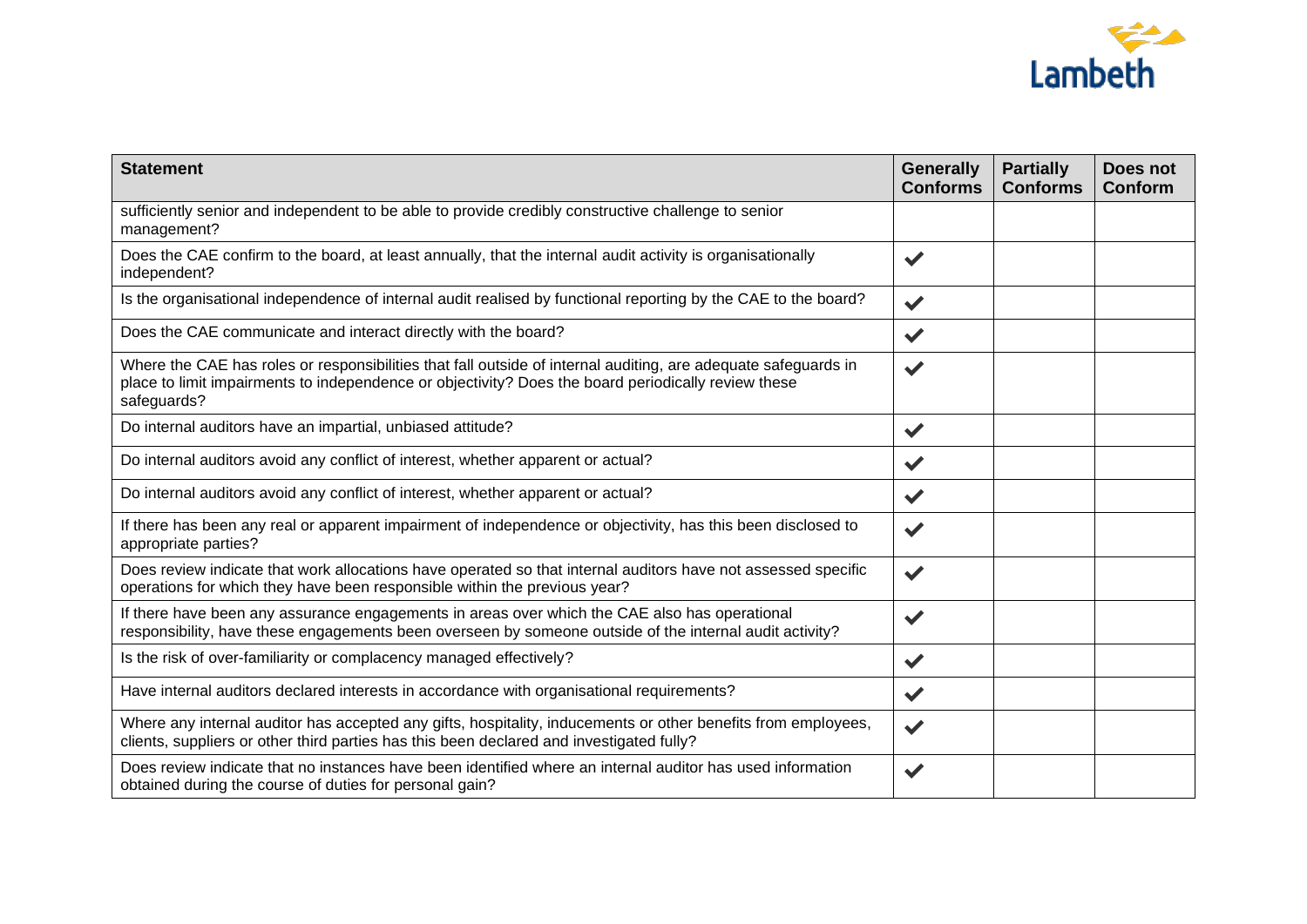

| <b>Statement</b>                                                                                                                                                                                                              | <b>Generally</b><br><b>Conforms</b> | <b>Partially</b><br><b>Conforms</b> | Does not<br><b>Conform</b> |
|-------------------------------------------------------------------------------------------------------------------------------------------------------------------------------------------------------------------------------|-------------------------------------|-------------------------------------|----------------------------|
| Have internal auditors disclosed all material facts known to them which, if not disclosed, could distort their<br>reports or conceal unlawful practice, subject to any confidentiality agreements?                            | $\blacktriangledown$                |                                     |                            |
| If there has been any real or apparent impairment of independence or objectivity relating to a proposed<br>consulting services engagement, was this disclosed to the engagement client before the engagement was<br>accepted? | $\blacktriangledown$                |                                     |                            |
| Where there have been significant additional consulting services agreed during the year that were not already<br>included in the audit plan, was approval sought from the board before the engagement was accepted?           | $\blacktriangledown$                |                                     |                            |
| Does the CAE hold a professional qualification, such as CMIIA/CCAB or equivalent? Is the CAE suitably<br>experienced?                                                                                                         | $\blacktriangleright$               |                                     |                            |
| Is the CAE responsible for recruiting appropriate internal audit staff, in accordance with the organisation's<br>human resources processes?                                                                                   | $\blacktriangledown$                |                                     |                            |
| Does the internal audit activity collectively possess or obtain the skills, knowledge and other competencies<br>required to perform its responsibilities?                                                                     | $\blacktriangledown$                |                                     |                            |
| Do internal auditors have sufficient knowledge to evaluate the risk of fraud and anti-fraud arrangements in the<br>organisation?                                                                                              | $\blacktriangledown$                |                                     |                            |
| Do internal auditors have sufficient knowledge of key information technology risks and controls?                                                                                                                              | $\blacktriangledown$                |                                     |                            |
| Do internal auditors have sufficient knowledge of the appropriate computer-assisted audit techniques that are<br>available to them to perform their work, including data analysis techniques?                                 | $\blacktriangledown$                |                                     |                            |
| Do internal auditors exercise due professional care?                                                                                                                                                                          | $\blacktriangledown$                |                                     |                            |
| Do internal auditors exercise due professional care during a consulting engagement?                                                                                                                                           | $\blacktriangledown$                |                                     |                            |
| Has the CAE defined the skills and competencies for each level of auditor? Does the CAE periodically assess<br>individual auditors against the predetermined skills and competencies?                                         | $\blacktriangledown$                |                                     |                            |
| Do internal auditors undertake a programme of continuing professional development?                                                                                                                                            | $\checkmark$                        |                                     |                            |
| Has the CAE developed a QAIP that covers all aspects of the internal audit activity and enables conformance<br>with all aspects of the PSIAS to be evaluated?                                                                 | $\blacktriangledown$                |                                     |                            |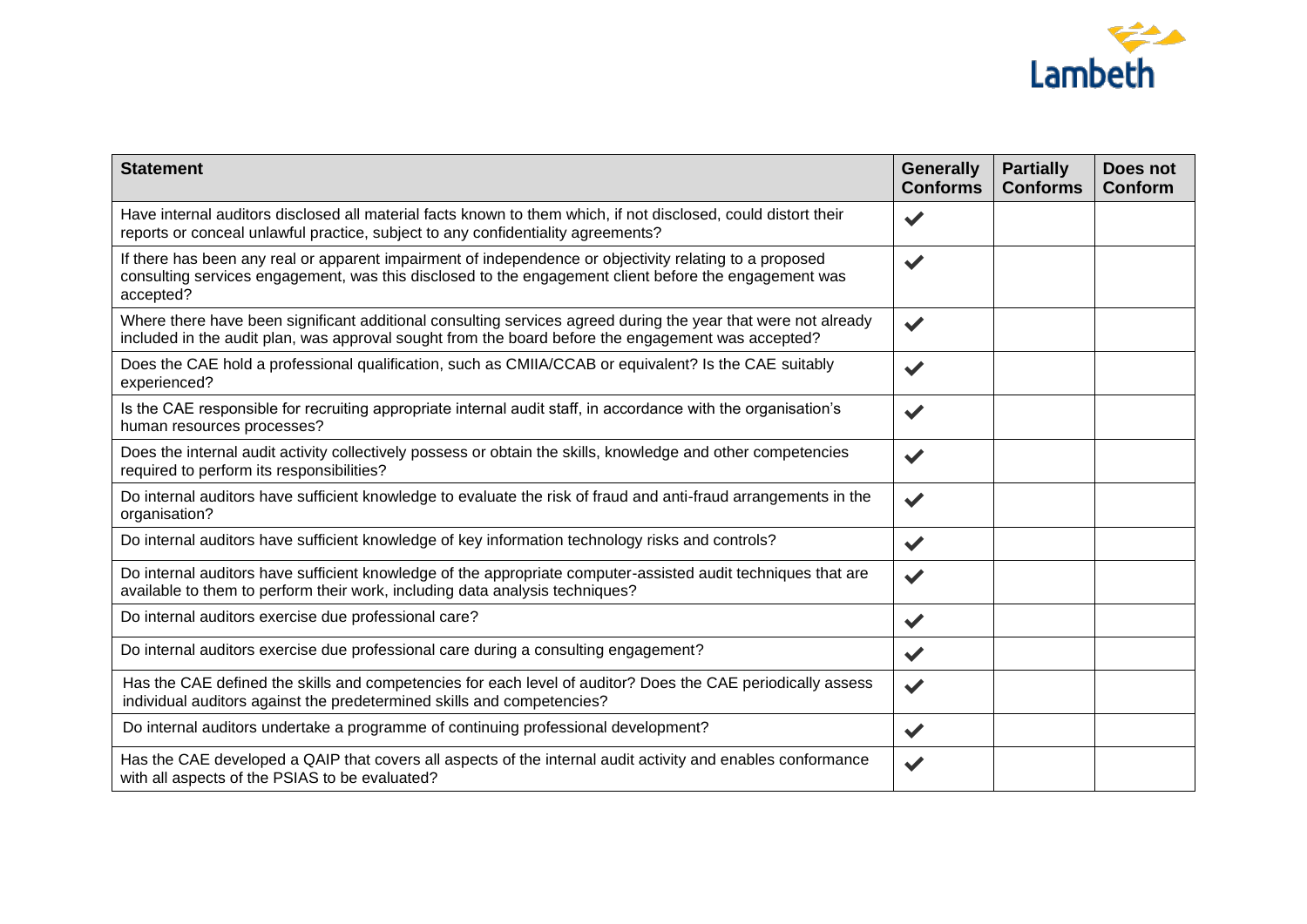

| <b>Statement</b>                                                                                                                                                                               | <b>Generally</b><br><b>Conforms</b> | <b>Partially</b><br><b>Conforms</b> | Does not<br>Conform |
|------------------------------------------------------------------------------------------------------------------------------------------------------------------------------------------------|-------------------------------------|-------------------------------------|---------------------|
| Does the QAIP include both internal and external assessments?                                                                                                                                  | $\blacktriangledown$                |                                     |                     |
| Does the CAE ensure that audit work is allocated to staff with the appropriate skills, experience and<br>competence?                                                                           | $\blacktriangledown$                |                                     |                     |
| Do internal assessments include ongoing monitoring of the internal audit activity?                                                                                                             | $\blacktriangledown$                |                                     |                     |
| Does ongoing performance monitoring contribute to quality improvement through the effective use of<br>performance targets?                                                                     | $\blacktriangledown$                |                                     |                     |
| Are the periodic self-assessments or assessments carried out by people external to the internal audit activity<br>undertaken by those with a sufficient knowledge of internal audit practices? | $\blacktriangledown$                |                                     |                     |
| Does the periodic assessment include a review of the activity against the risk-based plan and the achievement<br>of its aims and objectives?                                                   | $\blacktriangledown$                |                                     |                     |
| Has an external assessment been carried out, or is one planned to be carried out, at least once every five<br>years?                                                                           | $\blacktriangledown$                |                                     |                     |
| Has the CAE properly discussed the qualifications and independence of the assessor or assessment team<br>with the board?                                                                       | $\blacktriangledown$                |                                     |                     |
| Has the CAE agreed the scope of the external assessment with an appropriate sponsor, such as the chair of<br>the audit committee, the CFO or the chief executive?                              | $\blacktriangledown$                |                                     |                     |
| Has the CAE reported the results of the QAIP to senior management and the board?                                                                                                               | $\blacktriangledown$                |                                     |                     |
| Has the CAE included the results of the QAIP and progress against any improvement plans in the annual<br>report?                                                                               | $\blacktriangleright$               |                                     |                     |
| Has the CAE stated that the internal audit activity conforms with the PSIAS only if the results of the QAIP<br>support this?                                                                   | $\blacktriangledown$                |                                     |                     |
| Has the CAE reported any instances of non-conformance with the PSIAS to the board?                                                                                                             | $\blacktriangledown$                |                                     |                     |
| If appropriate, has the CAE considered including any significant deviations from the PSIAS in the governance<br>statement and has this been evidenced?                                         | $\blacktriangledown$                |                                     |                     |
| <b>Performance Standards</b>                                                                                                                                                                   |                                     |                                     |                     |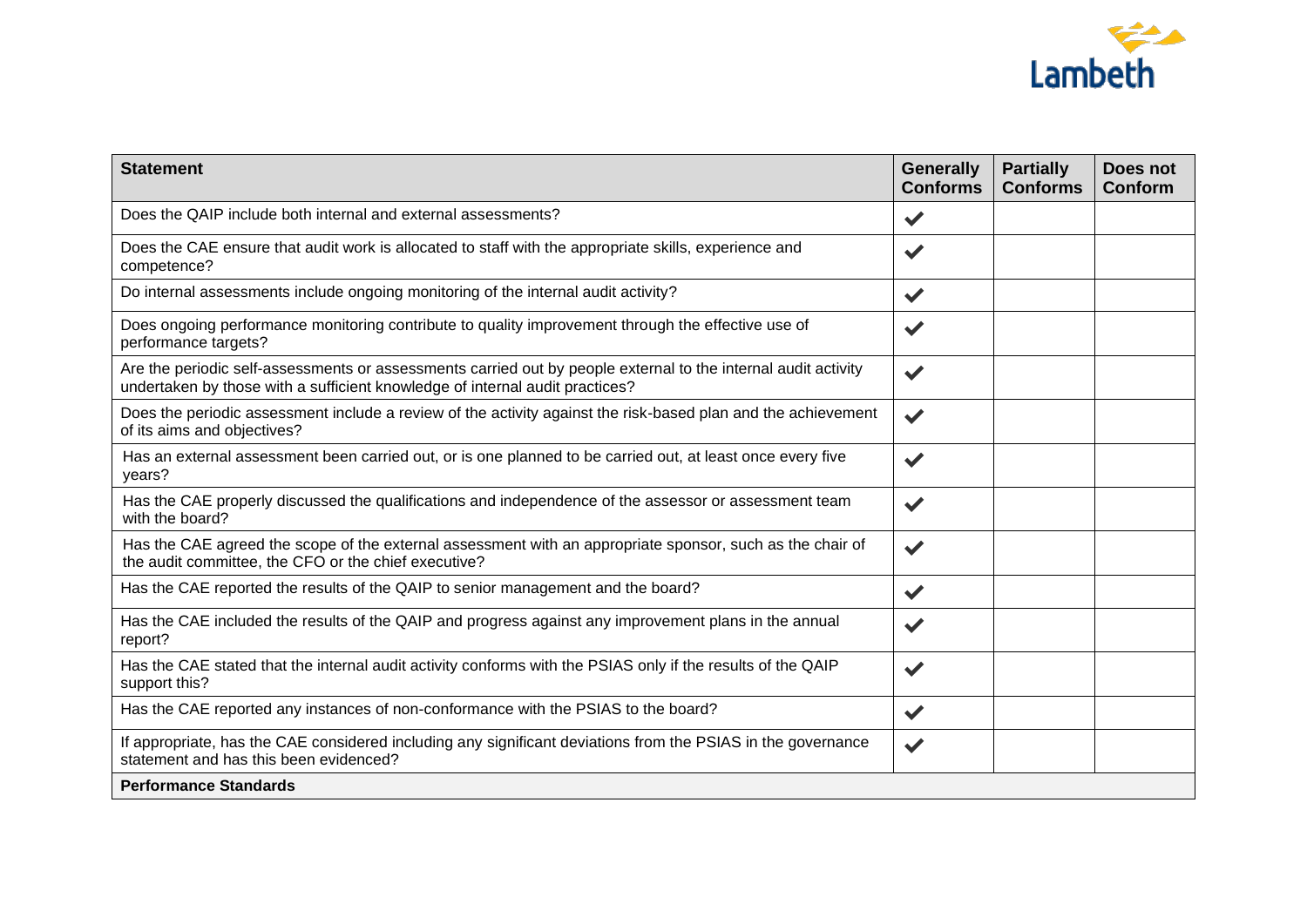

| <b>Statement</b>                                                                                                                                                                                                                                                                                                                                                                                                                                                                                                                                        | <b>Generally</b><br><b>Conforms</b> | <b>Partially</b><br><b>Conforms</b> | Does not<br><b>Conform</b> |
|---------------------------------------------------------------------------------------------------------------------------------------------------------------------------------------------------------------------------------------------------------------------------------------------------------------------------------------------------------------------------------------------------------------------------------------------------------------------------------------------------------------------------------------------------------|-------------------------------------|-------------------------------------|----------------------------|
| Has the CAE determined the priorities of the internal audit activity in a risk-based plan and are these priorities<br>consistent with the organisation's goals?                                                                                                                                                                                                                                                                                                                                                                                         | $\blacktriangledown$                |                                     |                            |
| Does the risk-based plan set out how internal audit's work will identify and address local and national issues<br>and risks?                                                                                                                                                                                                                                                                                                                                                                                                                            | $\blacktriangledown$                |                                     |                            |
| Does the risk-based plan set out the: Audit work to be carried out?                                                                                                                                                                                                                                                                                                                                                                                                                                                                                     | $\checkmark$                        |                                     |                            |
| Does the CAE review the plan on a regular basis and has he or she adjusted the plan when necessary in<br>response to changes in the organisation's business, risks, operations, programmes, systems and controls?                                                                                                                                                                                                                                                                                                                                       |                                     |                                     |                            |
| Is the internal audit activity's plan of engagements based on a documented risk assessment?                                                                                                                                                                                                                                                                                                                                                                                                                                                             | $\blacktriangledown$                |                                     |                            |
| In developing the risk-based plan, has the CAE also given sufficient consideration to: Any declarations of<br>interest (for the avoidance for conflicts of interest)? The requirement to use specialists, eg IT or contract and<br>procurement auditors? Allowing contingency time to undertake ad hoc reviews or fraud investigations as<br>necessary? The time required to carry out the audit planning process effectively as well as regular reporting to<br>and attendance of the board, the development of the annual report and the CAE opinion? | $\blacktriangledown$                |                                     |                            |
| In developing the risk-based plan, has the CAE consulted with senior management and the board to obtain an<br>understanding of the organisation's strategies, key business objectives, associated risks and risk management<br>processes?                                                                                                                                                                                                                                                                                                               | $\blacktriangledown$                |                                     |                            |
| Does the CAE take into consideration any proposed consulting engagement's potential to improve the<br>management of risks, to add value and to improve the organisation's operations before accepting them?                                                                                                                                                                                                                                                                                                                                             | $\checkmark$                        |                                     |                            |
| Has the CAE communicated the internal audit activity's plans and resource requirements to senior<br>management and the board for review and approval? Has the CAE communicated any significant interim<br>changes to the plan and/or resource requirements to senior management and the board for review and<br>approval, where such changes have arisen?                                                                                                                                                                                               | $\blacktriangledown$                |                                     |                            |
| Has the CAE communicated the impact of any resource limitations to senior management and the board?                                                                                                                                                                                                                                                                                                                                                                                                                                                     | $\checkmark$                        |                                     |                            |
| Does the risk-based plan explain how internal audit's resource requirements have been assessed?                                                                                                                                                                                                                                                                                                                                                                                                                                                         | $\blacktriangledown$                |                                     |                            |
| Has the CAE planned the deployment of resources, especially the timing of engagements, in conjunction with<br>management to minimise disruption to the functions being audited, subject to the requirement to obtain<br>sufficient assurance?                                                                                                                                                                                                                                                                                                           | $\blacktriangledown$                |                                     |                            |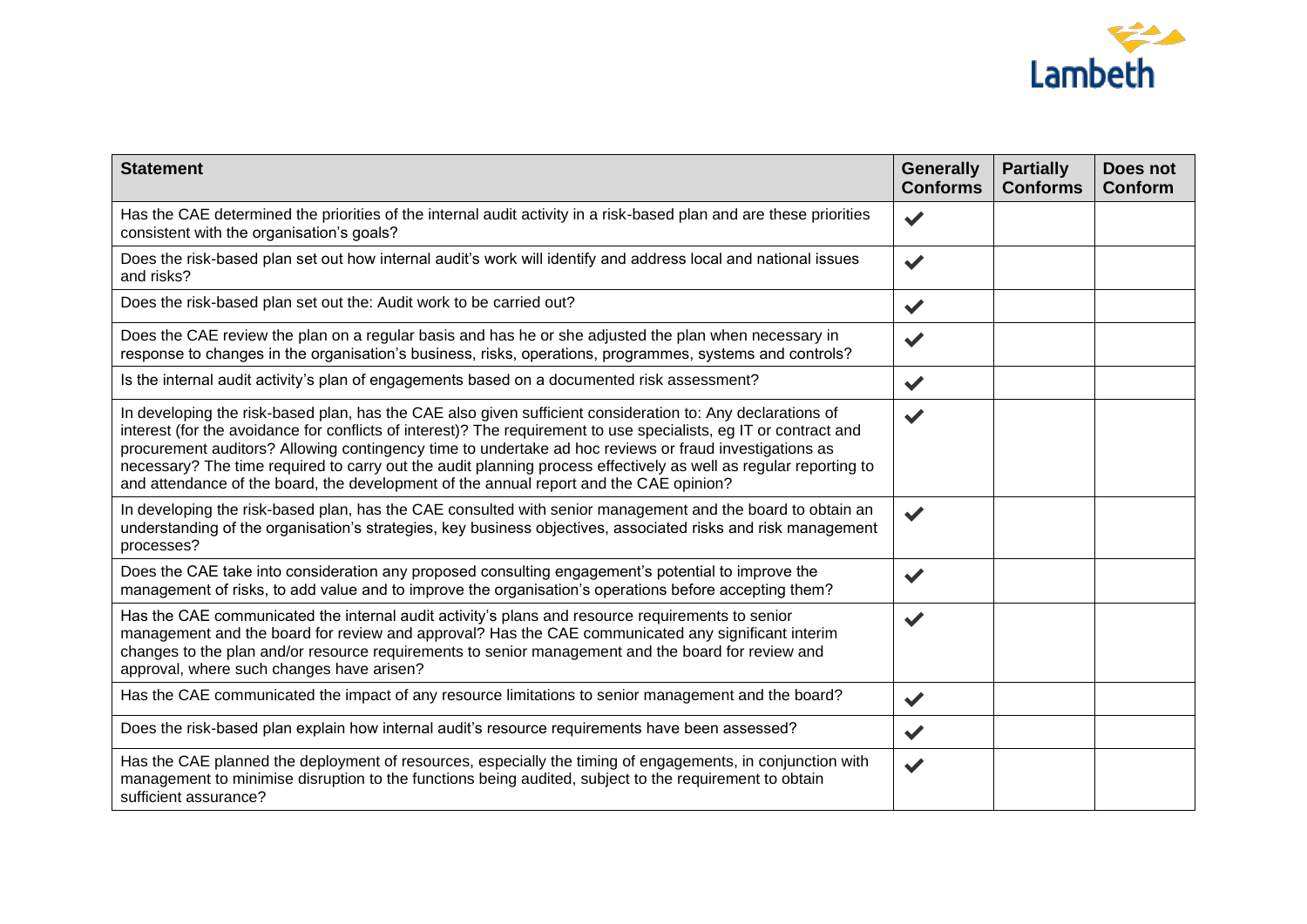

| <b>Statement</b>                                                                                                                                                                                                                                                   | <b>Generally</b><br><b>Conforms</b> | <b>Partially</b><br><b>Conforms</b> | Does not<br>Conform |
|--------------------------------------------------------------------------------------------------------------------------------------------------------------------------------------------------------------------------------------------------------------------|-------------------------------------|-------------------------------------|---------------------|
| If the CAE believes that the level of agreed resources will impact adversely on the provision of the internal audit<br>opinion, has he or she brought these consequences to the attention of the board?                                                            | $\blacktriangledown$                |                                     |                     |
| Has the CAE developed and put into place policies and procedures to guide the internal audit activity?                                                                                                                                                             | $\blacktriangledown$                |                                     |                     |
| Does the risk-based plan include an adequately developed approach to using other sources of assurance and<br>any work that may be required to place reliance upon those sources?                                                                                   | $\blacktriangledown$                |                                     |                     |
| Does the CAE report periodically to senior management and the board on the internal audit activity's purpose,<br>authority, responsibility and performance relative to its plan?                                                                                   | $\blacktriangledown$                |                                     |                     |
| Where an external internal audit service provider acts as the internal audit activity, does that provider ensure<br>that the organisation is aware that the responsibility for maintaining and effective internal audit activity remains<br>with the organisation? | $\blacktriangledown$                |                                     |                     |
| Does the internal audit activity assess and make appropriate recommendations to improve the organisation's<br>governance processes?                                                                                                                                | $\blacktriangledown$                |                                     |                     |
| Has the internal audit activity evaluated the design, implementation and effectiveness of the organisation's<br>ethics-related objectives, programmes and activities?                                                                                              | $\blacktriangledown$                |                                     |                     |
| Has the internal audit activity assessed whether the organisation's information technology governance supports<br>the organisation's strategies and objectives?                                                                                                    | $\blacktriangledown$                |                                     |                     |
| Has the internal audit activity evaluated the effectiveness of the organisation's risk management processes?                                                                                                                                                       | $\blacktriangledown$                |                                     |                     |
| Has the internal audit activity evaluated the risks relating to the organisation's governance, operations and<br>information systems?                                                                                                                              | $\blacktriangleright$               |                                     |                     |
| Has the internal audit activity evaluated the potential for fraud and also how the organisation itself manages<br>fraud risk?                                                                                                                                      | $\blacktriangledown$                |                                     |                     |
| Do internal auditors address risk during consulting engagements consistently with the objectives of the<br>engagement?                                                                                                                                             | $\blacktriangleright$               |                                     |                     |
| Do internal auditors successfully avoid managing risks themselves, which would in effect lead to taking on<br>management responsibility, when assisting management in establishing or improving risk management<br>processes?                                      | $\blacktriangledown$                |                                     |                     |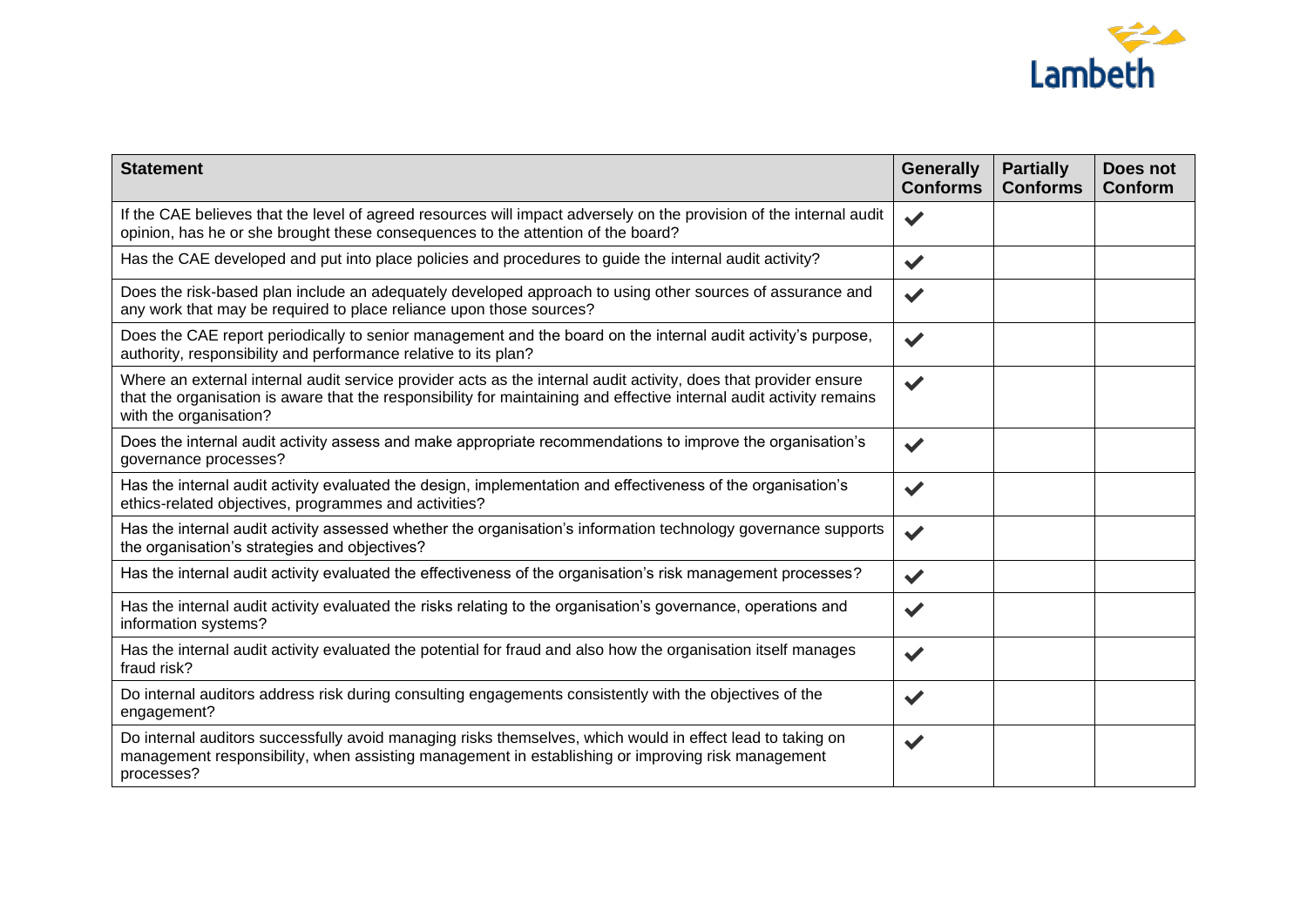

| <b>Statement</b>                                                                                                                                                                                                         | <b>Generally</b><br><b>Conforms</b> | <b>Partially</b><br><b>Conforms</b> | Does not<br><b>Conform</b> |
|--------------------------------------------------------------------------------------------------------------------------------------------------------------------------------------------------------------------------|-------------------------------------|-------------------------------------|----------------------------|
| Has the internal audit activity evaluated the adequacy and effectiveness of controls in the organisation's<br>governance, operations and information systems                                                             | $\blacktriangledown$                |                                     |                            |
| Do internal auditors utilise knowledge of controls gained during consulting engagements when evaluating the<br>organisation's control processes?                                                                         | $\blacktriangledown$                |                                     |                            |
| Do internal auditors develop and document a plan for each engagement?                                                                                                                                                    | $\blacktriangledown$                |                                     |                            |
| Do internal auditors consider the following in planning an engagement, and is this documented: objectives,<br>controls, risks, resources, operations, risk mitigation, adequacy, effectiveness, improvements?            | $\blacktriangledown$                |                                     |                            |
| Where an engagement plan has been drawn up for an audit to a party outside of the organisation, have the<br>internal auditors established a written understanding with that party?                                       | $\blacktriangledown$                |                                     |                            |
| For consulting engagements, have internal auditors established an understanding with the engagement clients                                                                                                              | $\blacktriangledown$                |                                     |                            |
| Have objectives been agreed for each engagement?                                                                                                                                                                         | $\checkmark$                        |                                     |                            |
| Have internal auditors ascertained whether management and/or the board have established adequate criteria<br>to evaluate and determine whether organisational objectives and goals have been accomplished?               | $\blacktriangledown$                |                                     |                            |
| Do the objectives set for consulting engagements address governance, risk management and control<br>processes as agreed with the client?                                                                                 | $\blacktriangledown$                |                                     |                            |
| Is the scope that is established for each engagement generally sufficient to satisfy the engagement's<br>objectives?                                                                                                     | $\blacktriangledown$                |                                     |                            |
| Where significant consulting opportunities have arisen during an assurance engagement, was a specific written<br>understanding as to the objectives, scope, respective responsibilities and other expectations drawn up? | $\blacktriangledown$                |                                     |                            |
| For each consulting engagement, was the scope of the engagement generally sufficient to address any<br>agreed-upon objectives?                                                                                           | $\blacktriangledown$                |                                     |                            |
| Have internal auditors decided upon the appropriate and sufficient level of resources required to achieve the<br>objectives of each engagement                                                                           | $\blacktriangledown$                |                                     |                            |
| Have internal auditors developed and documented work programmes that achieve the engagement objectives?                                                                                                                  |                                     |                                     |                            |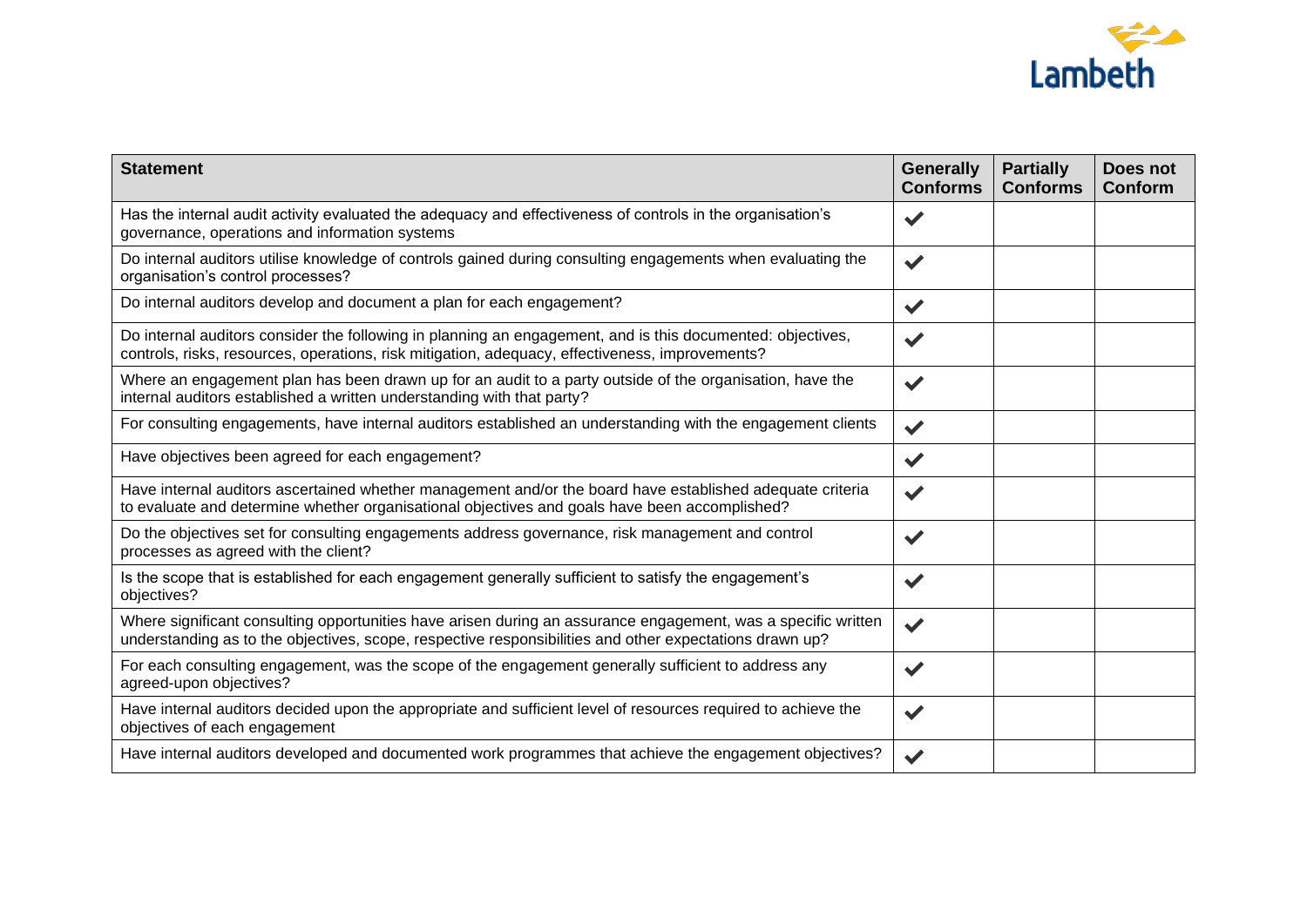

| <b>Statement</b>                                                                                                                                                                                                                                                                                      | <b>Generally</b><br><b>Conforms</b> | <b>Partially</b><br><b>Conforms</b> | Does not<br>Conform |
|-------------------------------------------------------------------------------------------------------------------------------------------------------------------------------------------------------------------------------------------------------------------------------------------------------|-------------------------------------|-------------------------------------|---------------------|
| Do internal auditors generally identify (sufficient, reliable, relevant and useful) information which supports<br>engagement results and conclusions?                                                                                                                                                 | $\blacktriangledown$                |                                     |                     |
| Have internal auditors generally based their conclusions and engagement results on appropriate analyses and<br>evaluations?                                                                                                                                                                           | $\blacktriangledown$                |                                     |                     |
| Have internal auditors generally remained alert to the possibility of the following when performing their<br>individual audits, and has this been documented: Intentional wrongdoing? Errors and omissions? Poor value<br>for money? Failure to comply with management policy? Conflicts of interest? | $\blacktriangledown$                |                                     |                     |
| Have internal auditors documented the relevant information required to support engagement conclusions and<br>results?                                                                                                                                                                                 | $\blacktriangledown$                |                                     |                     |
| Does the CAE control access to engagement records?                                                                                                                                                                                                                                                    | $\blacktriangledown$                |                                     |                     |
| Are all engagements properly supervised to ensure that objectives are achieved, quality is assured and that<br>staff are developed?                                                                                                                                                                   | $\blacktriangledown$                |                                     |                     |
| Do the communications of engagement results include the following: The engagement's objectives? The scope<br>of the engagement? Applicable conclusions? Recommendations and action plans, if appropriate?                                                                                             | $\blacktriangledown$                |                                     |                     |
| Do internal auditors generally discuss the contents of the draft final reports with the appropriate levels of<br>management to confirm factual accuracy, seek comments and confirm the agreed management actions?                                                                                     | $\blacktriangledown$                |                                     |                     |
| If recommendations and an action plan have been included, are recommendations prioritised according to risk?                                                                                                                                                                                          | $\blacktriangledown$                |                                     |                     |
| Subject to confidentiality requirements and other limitations on reporting, do communications disclose all<br>material facts known to them in their audit reports which, if not disclosed, could distort their reports or conceal<br>unlawful practice?                                               | $\blacktriangledown$                |                                     |                     |
| Where appropriate, do engagement communications acknowledge satisfactory performance of the activity in<br>question?                                                                                                                                                                                  | $\blacktriangledown$                |                                     |                     |
| When engagement results have been released to parties outside of the organisation, does the communication<br>include limitations on the distribution and use of the results?                                                                                                                          | $\blacktriangledown$                |                                     |                     |
| Where the CAE has been required to provide assurance to other partnership organisations, or arm's length<br>bodies such as trading companies, have the risks of doing so been managed effectively, having regard to the                                                                               | $\blacktriangledown$                |                                     |                     |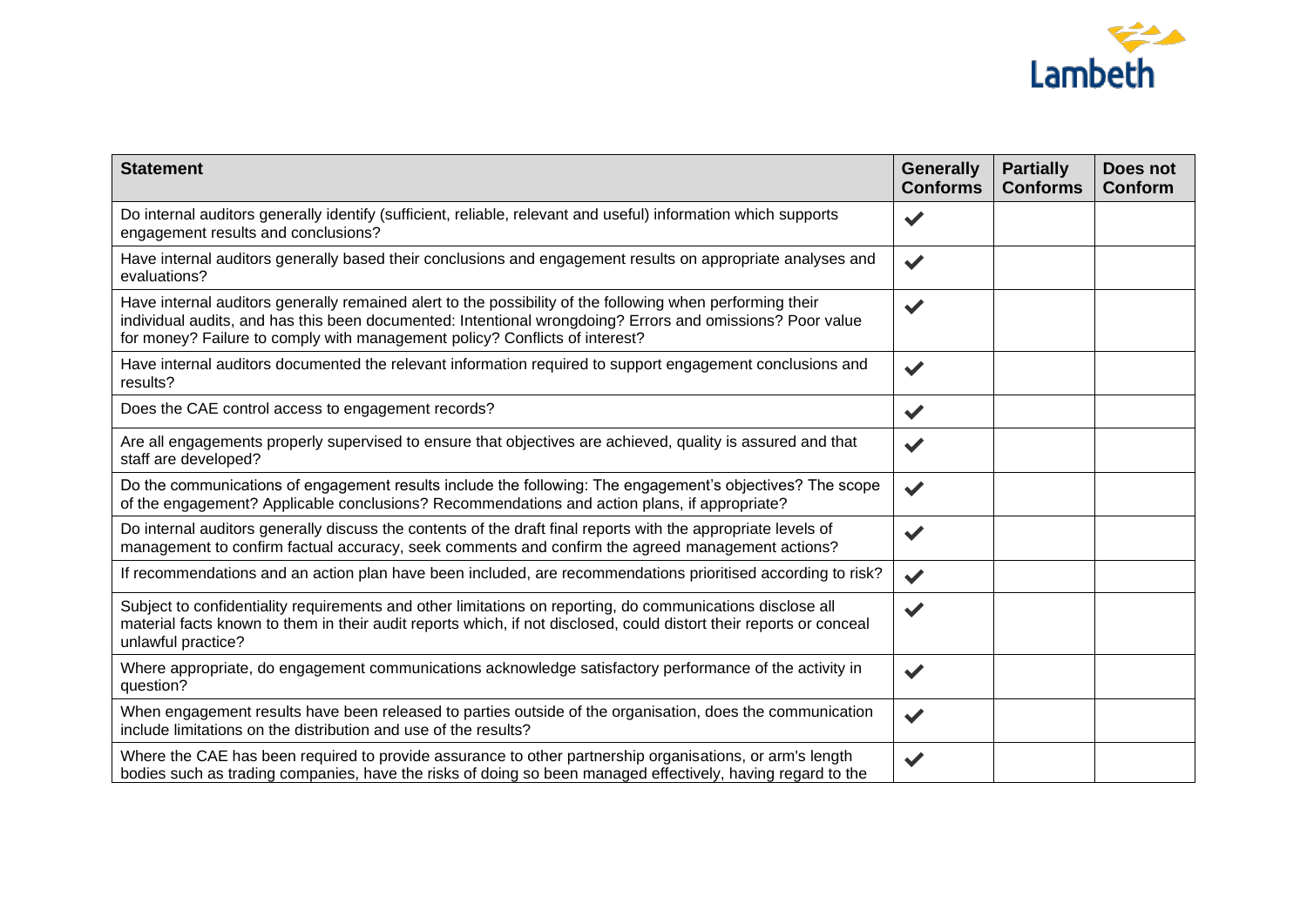

| <b>Statement</b>                                                                                                                                                                                                                                                                                                                                                                         | <b>Generally</b><br><b>Conforms</b> | <b>Partially</b><br><b>Conforms</b> | <b>Does not</b><br>Conform |
|------------------------------------------------------------------------------------------------------------------------------------------------------------------------------------------------------------------------------------------------------------------------------------------------------------------------------------------------------------------------------------------|-------------------------------------|-------------------------------------|----------------------------|
| CAE's primary responsibility to the management of the organisation for which they are engaged to provide<br>internal audit services?                                                                                                                                                                                                                                                     |                                     |                                     |                            |
| Are internal audit communications generally accurate, objective, clear, concise, constructive, complete and<br>timely?                                                                                                                                                                                                                                                                   | $\blacktriangledown$                |                                     |                            |
| If a final communication has contained a significant error or omission, did the CAE communicate the corrected<br>information to all parties who received the original communication?                                                                                                                                                                                                     | $\blacktriangledown$                |                                     |                            |
| Do internal auditors report that engagements are 'conducted in conformance with the PSIAS' only if the results<br>of the QAIP support such a statement?                                                                                                                                                                                                                                  | $\blacktriangledown$                |                                     |                            |
| Where any non-conformance with the PSIAS has impacted on a specific engagement, do the communication of<br>the results disclose the following: The principle or rule of conduct of the Code of Ethics or Standard(s) with<br>which full conformance was not achieved? The reason(s) for non-conformance? The impact of non-<br>conformance on the engagement and the engagement results? | $\blacktriangledown$                |                                     |                            |
| Has the CAE determined the circulation of audit reports within the organisation, bearing in mind confidentiality<br>and legislative requirements?                                                                                                                                                                                                                                        | $\blacktriangledown$                |                                     |                            |
| Has the CAE communicated engagement results to all appropriate parties?                                                                                                                                                                                                                                                                                                                  | $\blacktriangledown$                |                                     |                            |
| Before releasing engagement results to parties outside the organisation, did the CAE: Assess the potential risk<br>to the organisation? Consult with senior management and/or legal counsel as appropriate? Control<br>dissemination by restricting the use of the results?                                                                                                              | $\blacktriangledown$                |                                     |                            |
| Where any significant governance, risk management and control issues were identified during consulting<br>engagements, were these communicated to senior management and the board?                                                                                                                                                                                                       | $\blacktriangledown$                |                                     |                            |
| Has the CAE delivered an annual internal audit opinion?                                                                                                                                                                                                                                                                                                                                  | $\blacktriangledown$                |                                     |                            |
| Does the communication identify the following: The scope of the opinion, including the time period to which the<br>opinion relates? Any scope limitations? The consideration of all related projects including the reliance on other<br>assurance providers? The risk or control framework or other criteria used as a basis for the overall opinion?                                    | $\blacktriangleright$               |                                     |                            |
| Does the annual report incorporate the following: annual opinion, summary of work, qualifications, impairments,<br>comparisons, conformance with PSIAIS, results of the QAIP, progress against improvement plans, summary of<br>performance?                                                                                                                                             | $\blacktriangleright$               |                                     |                            |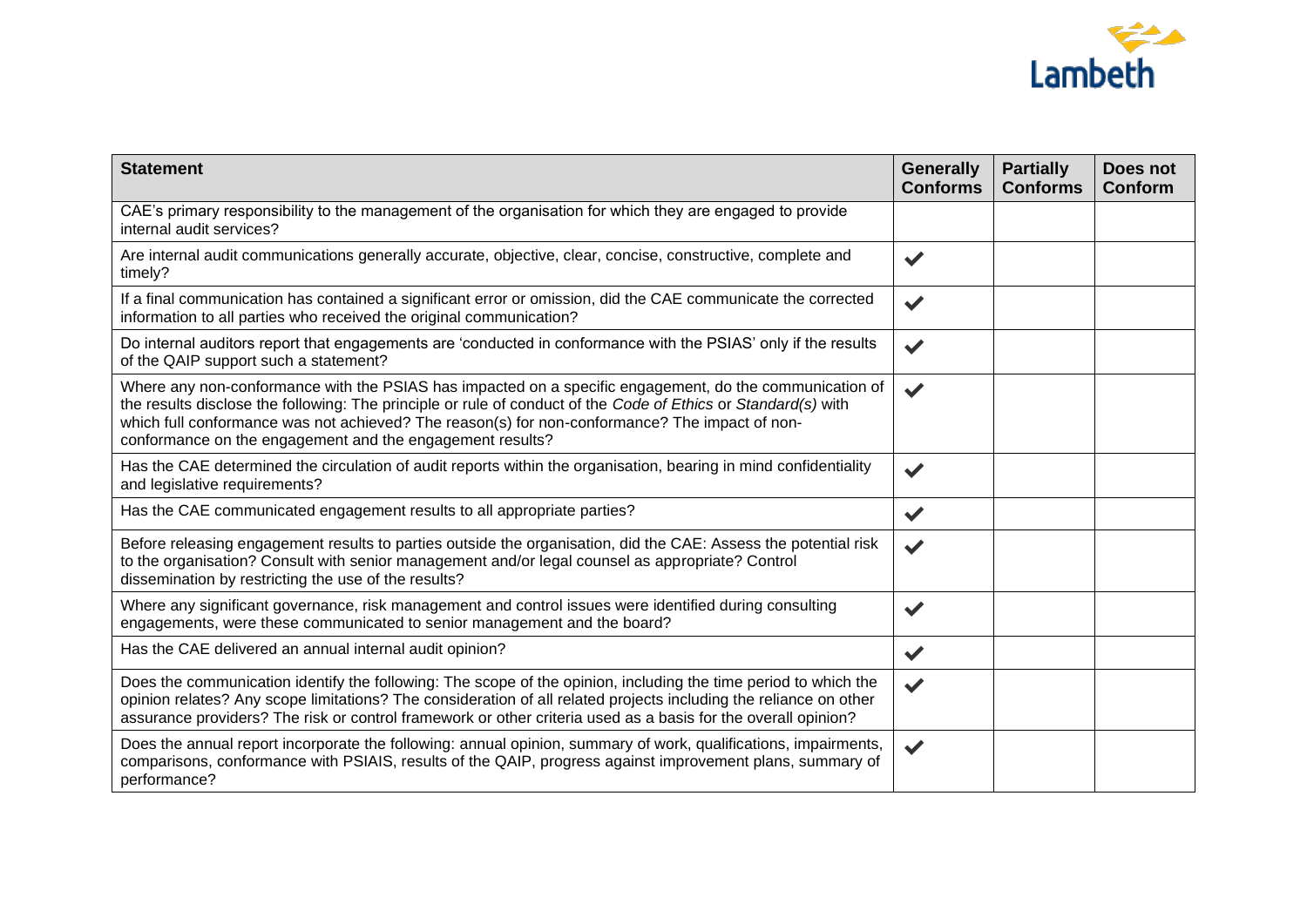

| <b>Statement</b>                                                                                                                                                                    | <b>Generally</b><br><b>Conforms</b> | <b>Partially</b><br><b>Conforms</b> | Does not<br>Conform |
|-------------------------------------------------------------------------------------------------------------------------------------------------------------------------------------|-------------------------------------|-------------------------------------|---------------------|
| Where issues have arisen during the follow-up process (for example, where agreed actions have not been<br>implemented), has the CAE considered revising the internal audit opinion? |                                     |                                     |                     |
| Does the internal audit activity monitor the results of consulting engagements as agreed with the client?                                                                           | ∙                                   |                                     |                     |
| If the CAE has concluded that management has accepted a level of risk that may be unacceptable to the<br>organisation, has he or she discussed the matter with senior management?   | ⊌                                   |                                     |                     |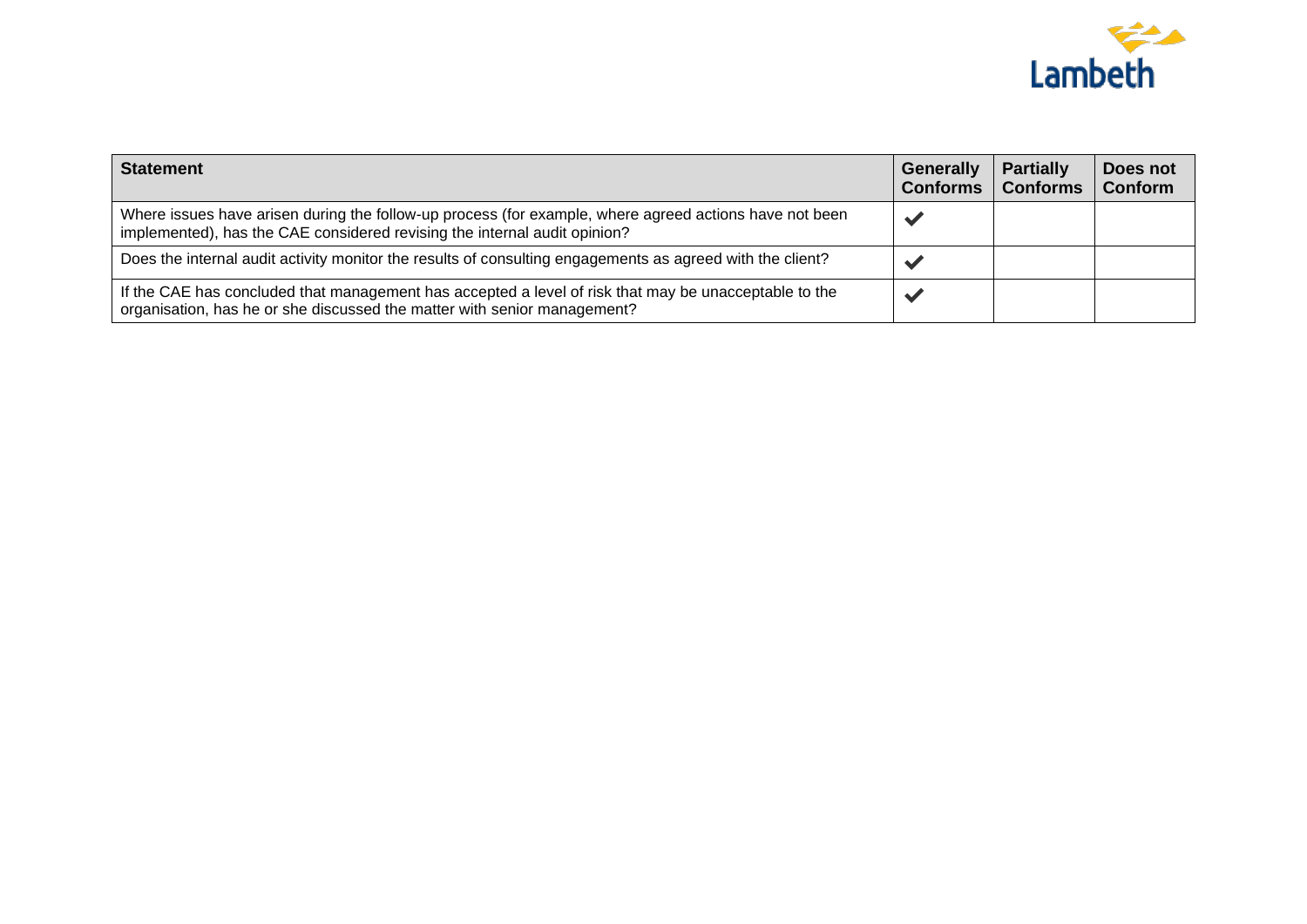

## **Appendix A – Definitions**

| Generally<br>Conforms | The relevant structures, policies, and procedures of the internal<br>audit service, as well as the processes by which they are<br>applied, at least comply with the requirements of the section in<br>all material respects.                                                                                                                                                                                                                                                                                                               |
|-----------------------|--------------------------------------------------------------------------------------------------------------------------------------------------------------------------------------------------------------------------------------------------------------------------------------------------------------------------------------------------------------------------------------------------------------------------------------------------------------------------------------------------------------------------------------------|
| Partially<br>Conforms | The internal audit service falls short of achieving some<br>elements of practice but is aware of the areas for<br>development. These will usually represent significant<br>opportunities for improvement in delivering effective internal<br>audit.                                                                                                                                                                                                                                                                                        |
| Does Not<br>Conform   | The internal audit service is not aware of, is not making efforts<br>to comply with, or is failing to achieve many/all of the<br>objectives and practice statements within the section or sub-<br>sections. These deficiencies will usually have a significant<br>negative impact on the internal audit service's effectiveness<br>and its potential to add value to the organisation. These will<br>represent significant opportunities for improvement, potentially<br>including actions by senior management or the Audit<br>Committee. |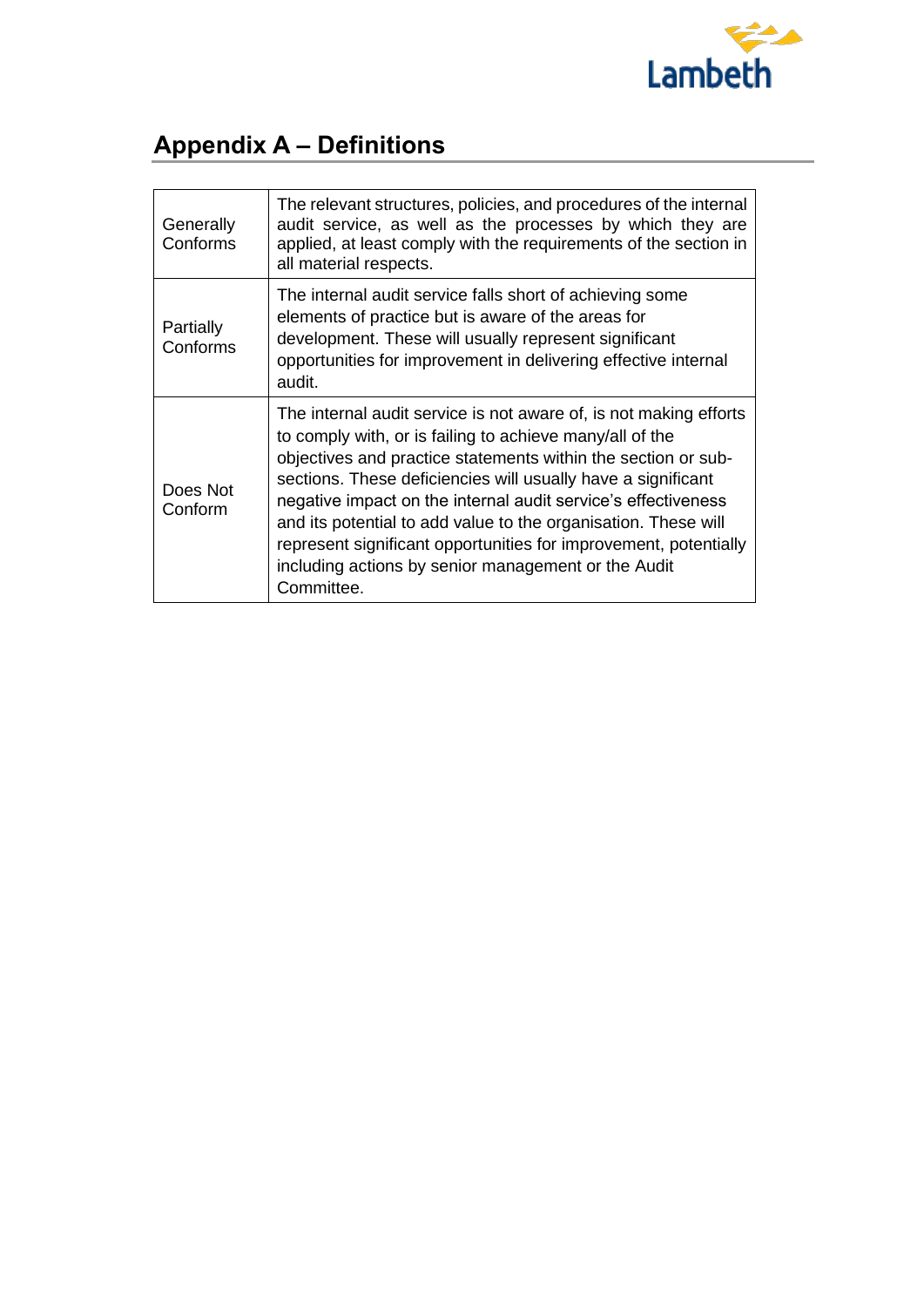

## **Appendix B – Survey Results**

|                | <b>Standing &amp; Reputation of Internal Audit</b>                                                                                                 | <b>Does not</b><br>agree | <b>Partially</b><br><b>Agree</b> | <b>Generally</b><br><b>Agree</b> | <b>Fully</b><br><b>Agree</b> | <b>No</b><br><b>Response</b> | <b>Total</b> |
|----------------|----------------------------------------------------------------------------------------------------------------------------------------------------|--------------------------|----------------------------------|----------------------------------|------------------------------|------------------------------|--------------|
|                |                                                                                                                                                    | $\overline{7}$           | 51                               | 148                              | 152                          | 3                            | 361          |
|                | The internal audit service is seen as a key strategic<br>partner throughout the organisation                                                       | $\overline{2}$           | 4                                | 8                                | 5                            | 0                            | 19           |
|                | Senior managers understand and fully support the work<br>of internal audit                                                                         | 0                        | 5                                | 5                                | 9                            | 0                            | 19           |
|                | Internal audit is valued throughout the organisation                                                                                               | $\overline{0}$           | $\overline{4}$                   | 9                                | 6                            | $\Omega$                     | 19           |
|                | The internal audit service is delivered with<br>professionalism at all times                                                                       | 0                        | $\mathbf 0$                      | $\overline{7}$                   | 12                           | 0                            | 19           |
|                | The internal audit service demonstrates integrity in the<br>way that it operates                                                                   | $\overline{0}$           | $\overline{0}$                   | 5                                | 14                           | 0                            | 19           |
| $\overline{2}$ | Impact on Organisational Delivery                                                                                                                  |                          |                                  |                                  |                              |                              |              |
|                | The internal audit service responds quickly to changes<br>within the organisation                                                                  | 1                        | 3                                | 9                                | 5                            | 1                            | 19           |
|                | The internal audit service has the necessary resources<br>and access to information to enable it to fulfil its<br>mandate                          |                          | 4                                | 8                                | 5                            |                              | 19           |
|                | The internal audit service is adept at communicating<br>the results of its findings, building support and securing<br>agreed outcomes              | $\mathbf 0$              | 3                                | 10                               | 6                            | 0                            | 19           |
|                | The internal audit service ensures that<br>recommendations made are commercial and<br>practicable in relation to the risks identified              |                          | 3                                | 9                                | 6                            | 0                            | 19           |
|                | There have not been any significant control<br>breakdowns or surprises in areas that have been<br>positively assured by the internal audit service | 0                        | $\mathbf 0$                      | 10                               | 8                            |                              | 19           |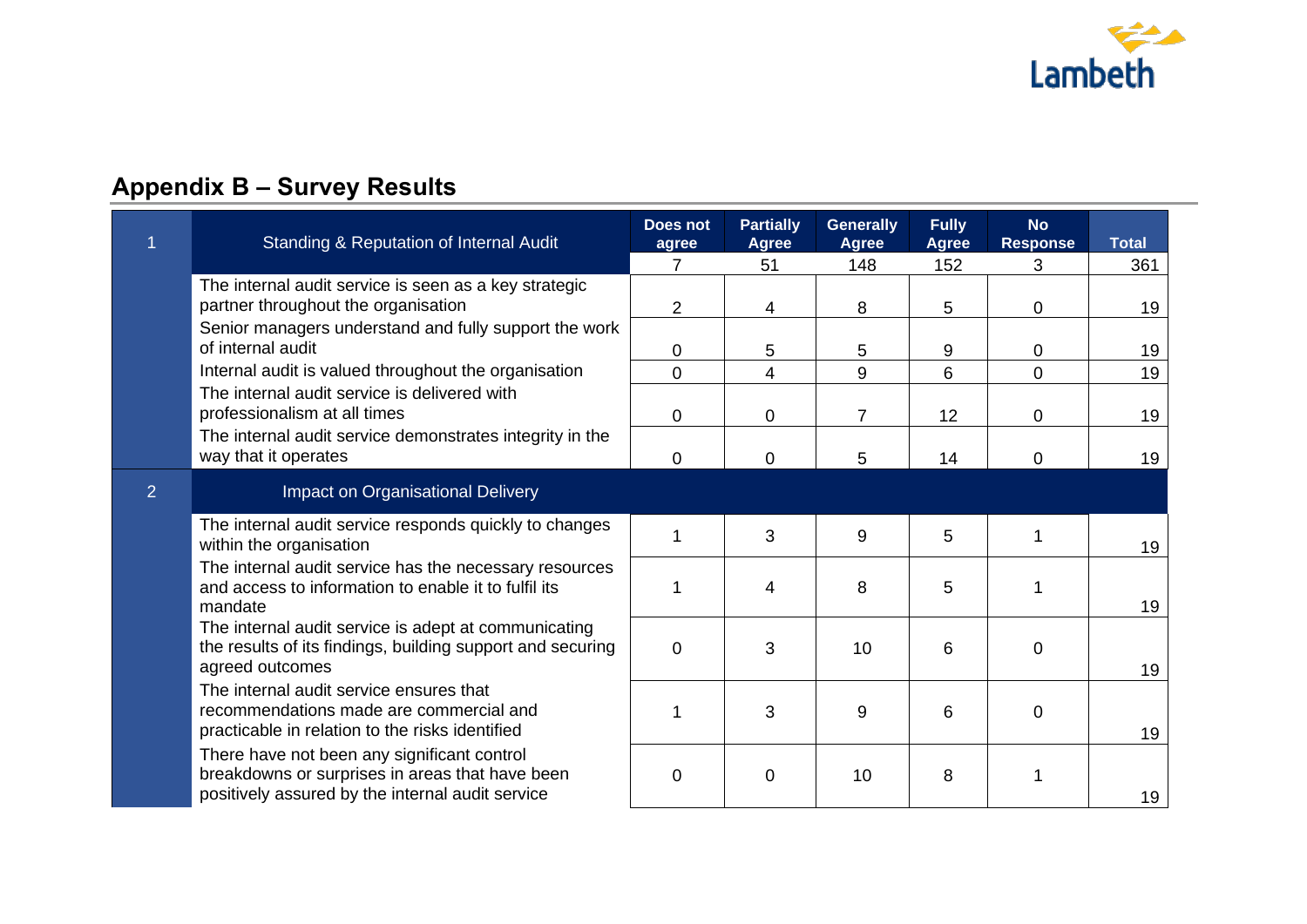

| 3 | Impact on Governance, Risk and control                                                                                                                                    |                |                |                |    |                |    |
|---|---------------------------------------------------------------------------------------------------------------------------------------------------------------------------|----------------|----------------|----------------|----|----------------|----|
|   | The internal audit service includes consideration of all<br>risk areas in its work programme                                                                              | 1              | $\overline{2}$ | 4              | 12 | $\mathbf 0$    | 19 |
|   | Internal audit advice has a positive impact on the<br>governance, risk, and the system of control of the<br>organisation                                                  | $\overline{0}$ | $\mathbf 0$    | 4              | 15 | $\overline{0}$ | 19 |
|   | Internal audit activity has enhanced organisation-wide<br>understanding of governance, risk, and control                                                                  | $\overline{0}$ | 4              | 9              | 6  | $\overline{0}$ | 19 |
|   | The internal audit service asks challenging and incisive<br>questions that stimulate debate and improvements in key<br>risk areas                                         | $\overline{0}$ | $\overline{2}$ | 11             | 6  | $\overline{0}$ | 19 |
|   | The internal audit service raises significant control issues at<br>an appropriate level in the organisation                                                               | $\overline{0}$ | 3              | 5              | 11 | $\Omega$       | 19 |
|   | Internal audit advice is insightful, proactive and future-<br>focused                                                                                                     | $\Omega$       | 3              | 10             | 6  | $\Omega$       | 19 |
|   | The organisation accepts and uses the business knowledge<br>of internal auditors to help improve business processes and<br>meet strategic objectives                      | $\mathbf 0$    | 4              | 9              | 6  | $\mathbf 0$    | 19 |
|   | Internal audit activity influences positive change and<br>continuous improvement to business processes, bottom line<br>results and accountability within the organisation | $\overline{0}$ | 5              | 9              | 5  | 0              | 19 |
|   | Internal audit activity promotes appropriate ethics and<br>values within the organisation                                                                                 | 1              | $\overline{2}$ | $\overline{7}$ | 9  | $\mathbf 0$    | 19 |

*Insert survey results or delete.*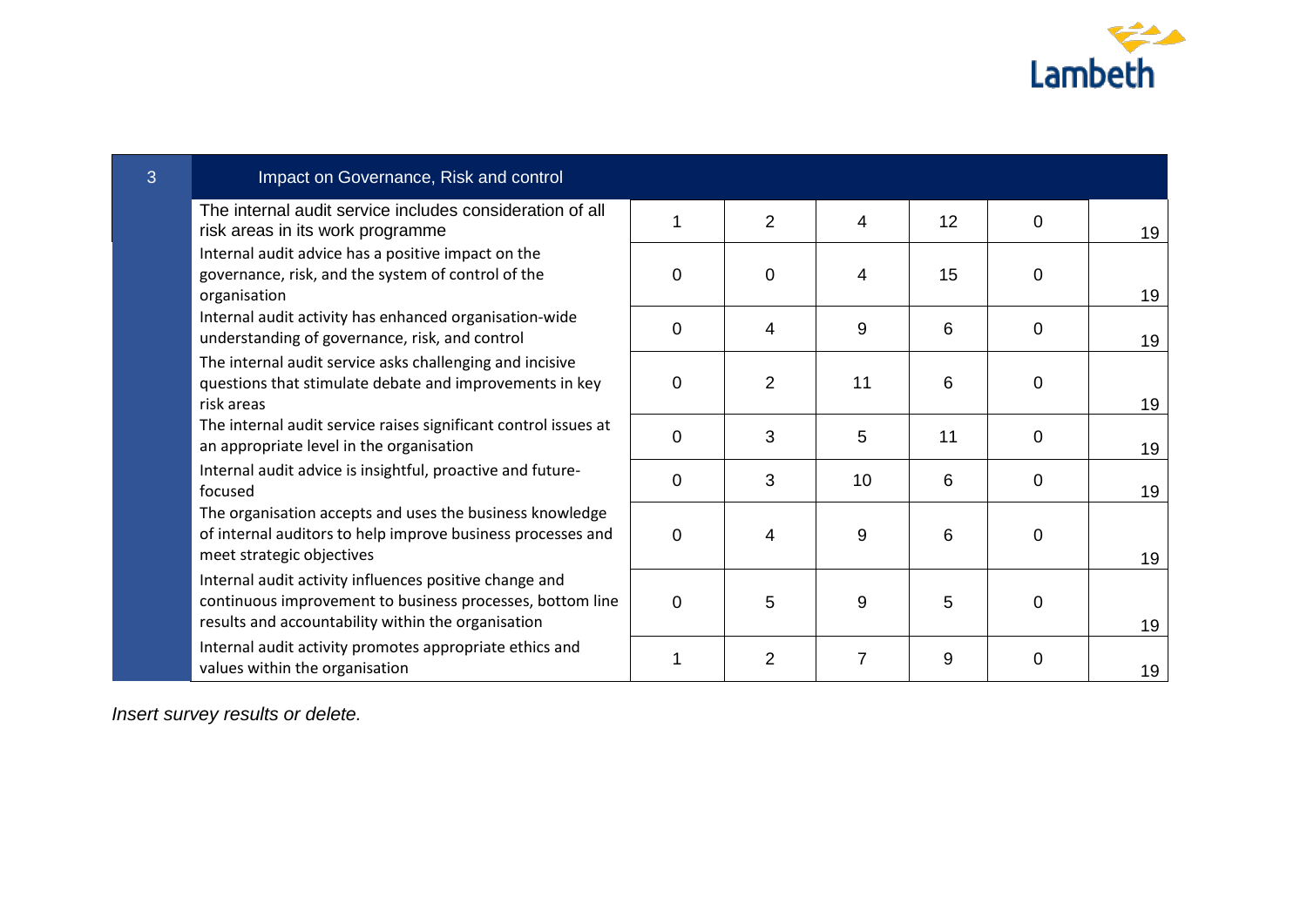

### **Appendix C – Action Plan**

Findings have been set out in the table below, along with actions agreed by Management:

| <b>Finding</b>                                                                               | <b>Action</b>                             |
|----------------------------------------------------------------------------------------------|-------------------------------------------|
| 1) A gap of 6 years occurred between external quality assessments.                           | None Required, this review has addressed. |
| This resulted from the pandemic and is fully understandable. This                            |                                           |
| review has addressed the issue.                                                              | <b>Completed</b>                          |
| 2) The Charter should include responsibility for                                             | To review the charter and clarify         |
| • Approving decisions regarding the appointment and removal of<br>the Chief Audit Executive. | responsibilities for each area suggested. |
| This is likely to sit with line management.                                                  |                                           |
|                                                                                              | <b>Implementation by January 2022</b>     |
| Advisory                                                                                     |                                           |
| The Charter and strategy do provide lines of responsibility for the                          |                                           |
| following points and documentation to support approvals was                                  |                                           |
| available. The Council may, however, consider adopting more                                  |                                           |
| specific reference to responsibilities in a table (example):                                 |                                           |
|                                                                                              |                                           |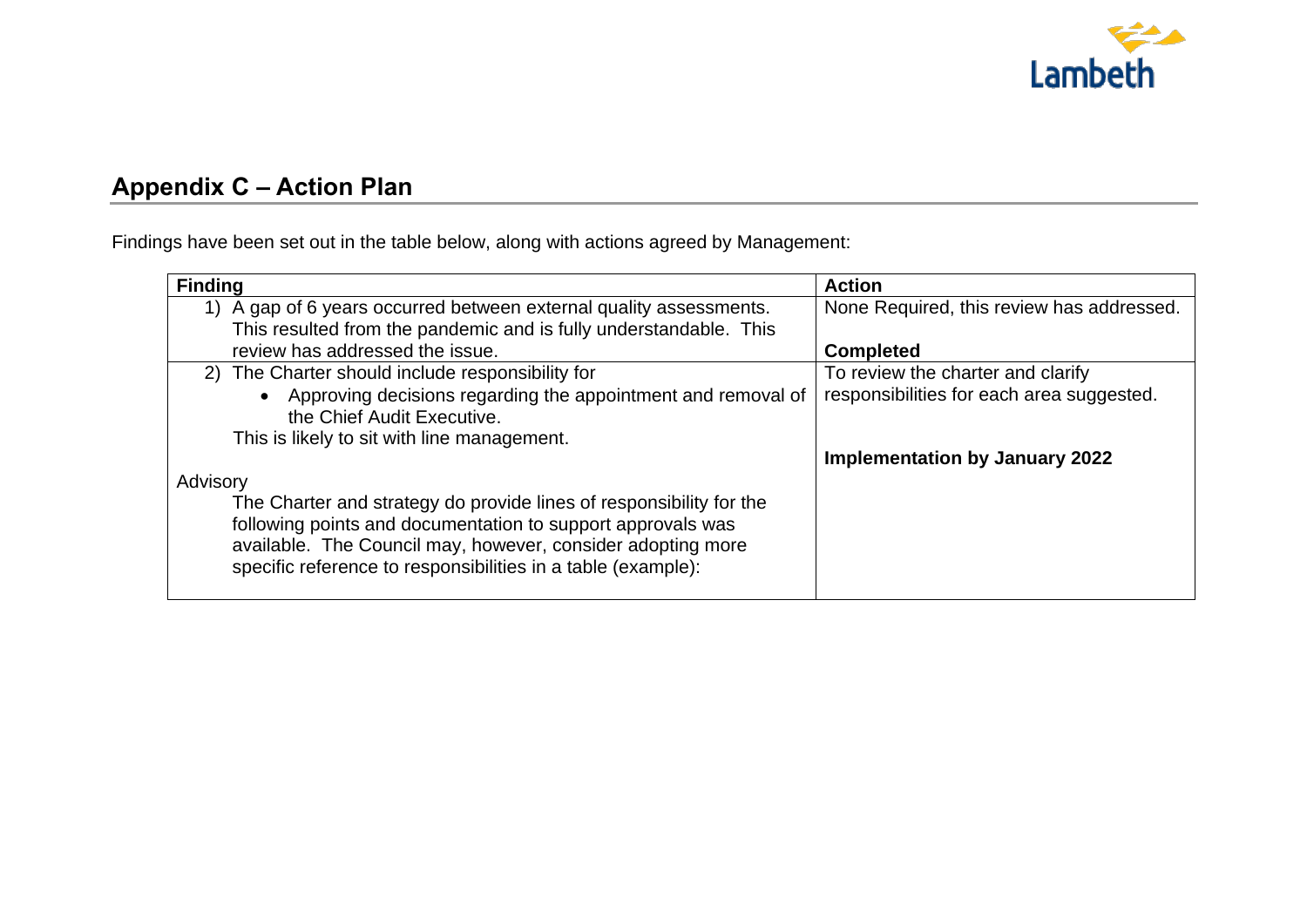

┑

|                                                                                                                                                                                                                                                                                                                                                                                       | <b>Chief Finance</b><br>Officer | Senior Leadership<br>Team                                                | <b>Audit Committee</b> |
|---------------------------------------------------------------------------------------------------------------------------------------------------------------------------------------------------------------------------------------------------------------------------------------------------------------------------------------------------------------------------------------|---------------------------------|--------------------------------------------------------------------------|------------------------|
| Approving the internal audit<br>charter                                                                                                                                                                                                                                                                                                                                               |                                 |                                                                          | X                      |
| Approving the risk based<br>internal audit plan                                                                                                                                                                                                                                                                                                                                       |                                 |                                                                          | X                      |
| Approving the internal audit<br>resource plan                                                                                                                                                                                                                                                                                                                                         |                                 |                                                                          | X                      |
| Receiving communications<br>from the chief audit executive<br>on the internal audit activity's                                                                                                                                                                                                                                                                                        |                                 |                                                                          | X                      |
| Monitoring performance<br>relative to its plan and other<br>matters:                                                                                                                                                                                                                                                                                                                  |                                 |                                                                          | X                      |
| Making appropriate enquiries<br>of management and the chief<br>audit executive to determine<br>whether there are<br>inappropriate scope or<br>resource limitations.                                                                                                                                                                                                                   |                                 |                                                                          | X                      |
| Approving decisions<br>regarding the appointment<br>and removal of the chief audit<br>executive.                                                                                                                                                                                                                                                                                      | X                               | See note A                                                               | See note A             |
| Note A - The Chief Finance Officer will take decisions in relation to the appointment, remuneration and<br>removal of the Assistant Director Audit and Investigations. These will, however, be reported to the Senior<br>Leadership Team and Audit Committee, who may request a direct consultation with the Assistant Director<br>Audit and Investigations or Chief Finance Officer. |                                 |                                                                          |                        |
| The Charter is clear that auditors should not be involved in projects<br>3)<br>where they have operational reasonability or have provided                                                                                                                                                                                                                                             |                                 |                                                                          |                        |
|                                                                                                                                                                                                                                                                                                                                                                                       |                                 | significant advice. Rather than restrict their involvement in perpetuity |                        |
|                                                                                                                                                                                                                                                                                                                                                                                       |                                 |                                                                          |                        |

 $\overline{\mathsf{T}}$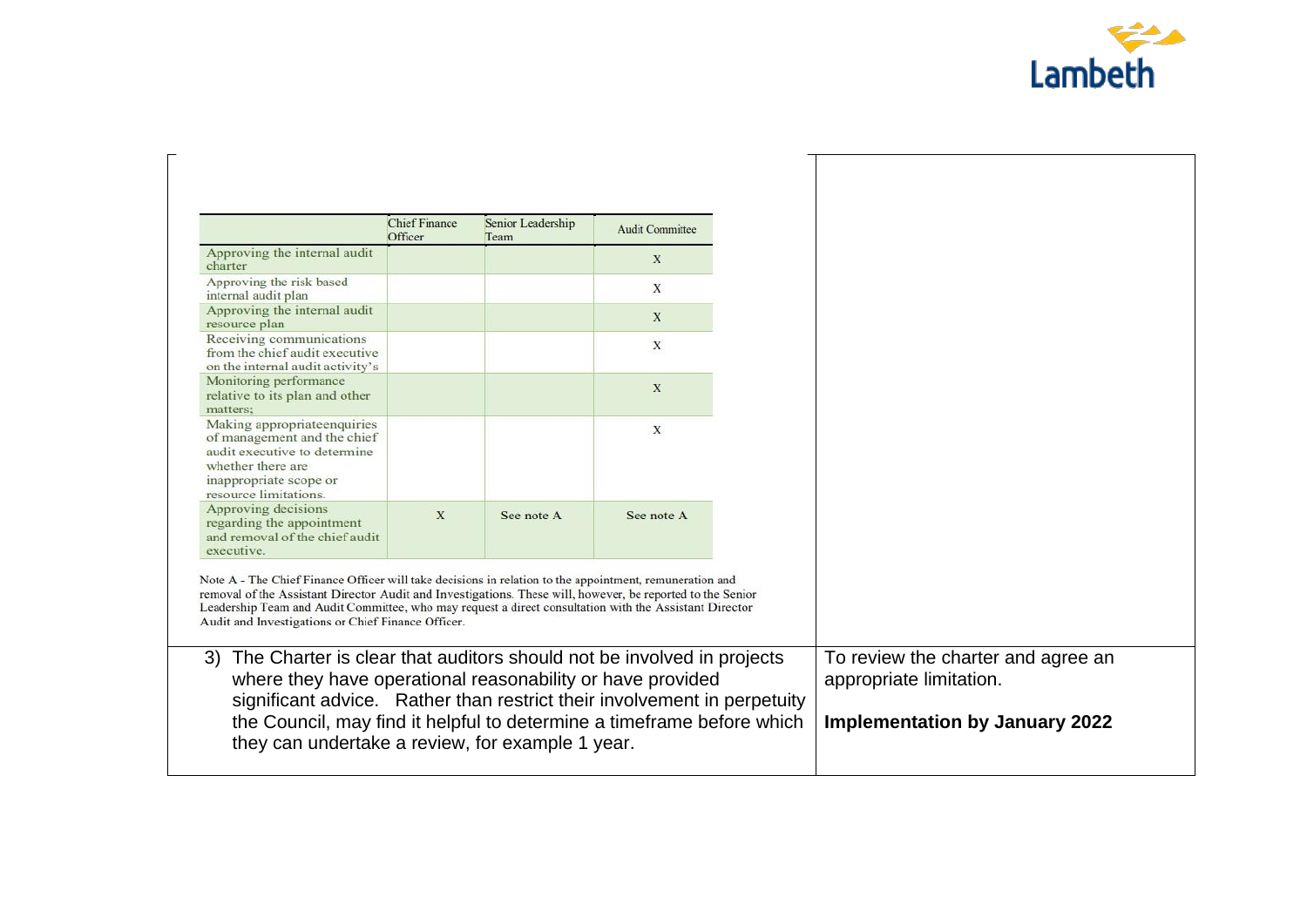

| 4) Our review of client files identified sign off and evidence of<br>management review. On review of one contractor file, at the time of<br>review the evidence of report sign offs were not yet recorded. The<br>email evidence of sign off was subsequently provided. | To remind the contractor to promptly record<br>management sign-offs as they happen.<br><b>Implementation by November 2021</b> |
|-------------------------------------------------------------------------------------------------------------------------------------------------------------------------------------------------------------------------------------------------------------------------|-------------------------------------------------------------------------------------------------------------------------------|
| 5) Detailed information on plan progress is provided to Corporate<br>Committee. During my review of papers it was noted that one project<br>was deferred due to staff illness. The KPI reported indicated 100%<br>completion of the plan.                               | In the future the KPIs on plan delivery will<br>reflect issues such as sickness.<br><b>Implementation by November 2021</b>    |
| KPIs are a tool for monitoring, the sickness would have been<br>understood and the progress to address that monitored. This should<br>have been reflected as an impact on plan delivery.                                                                                |                                                                                                                               |